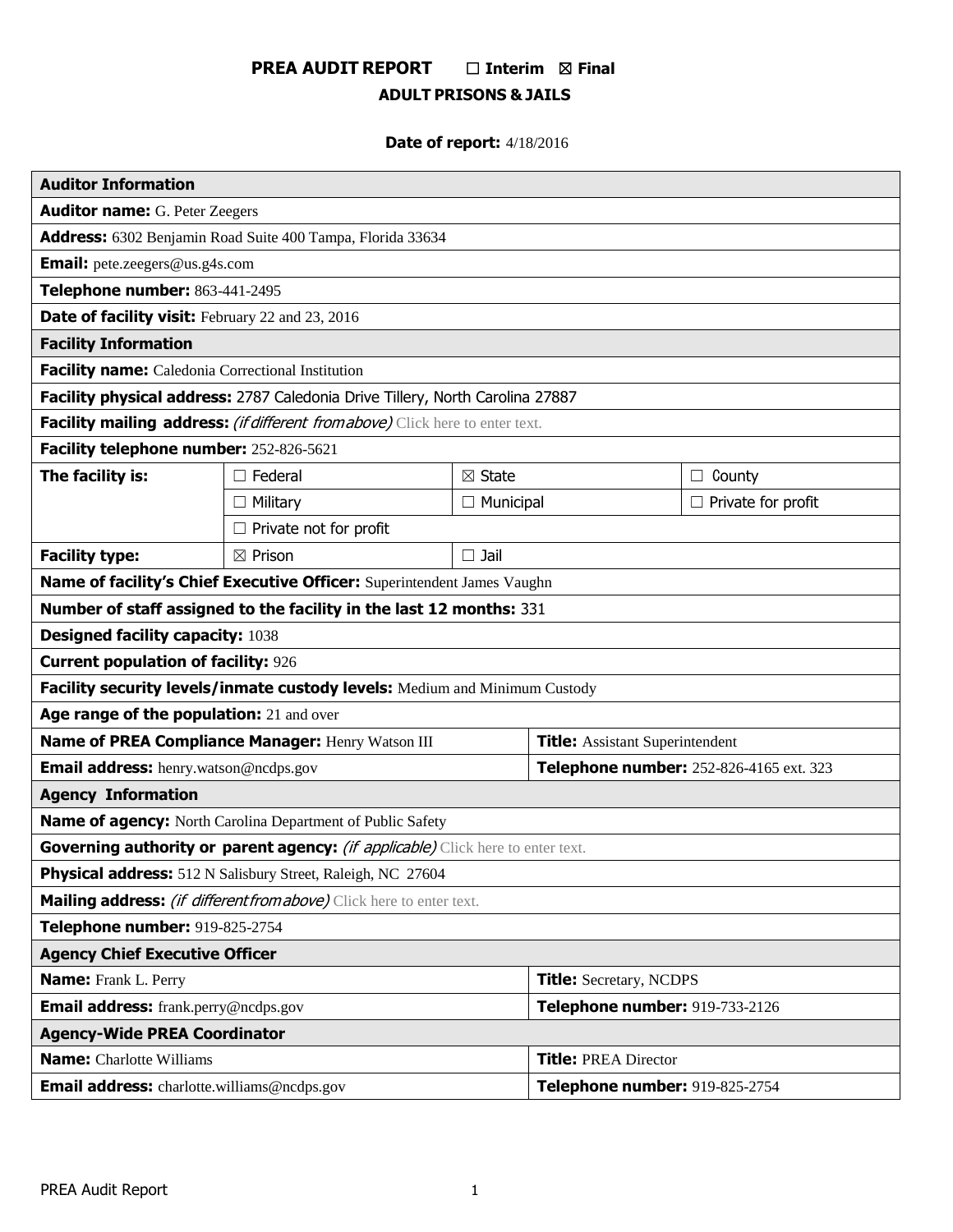#### **AUDITFINDINGS**

# **NARRATIVE**

Caledonia Correctional Institution received an on-site PREA audit on February 22 and 23, 2016 by DOJ Certified PREA Auditor G. Peter Zeegers. Prior to the on-site visit, the facility provided a completed PREA Questionnaire and a flash-drive with the requested documents. The auditor reviewed the same documents prior to the on-site visit. The auditor contacted the facility one week prior to the audit to review the on-site audit process, time lines, and to request additional information be made available on the first day of the audit. These documents included inmate rosters and staff assignments. There was one inmate letter received before the on-site audit. It was resolved during an interview with that particular inmate and this PREA Auditor.

The on-site audit began with a meeting between the PREA Auditor, Superintendent III, Assistant Superintendent Custody/PREA Compliance Manager, Assistant Superintendent/Programs, Regional Security Coordinator, two Captains, Administrator Service Manager, and Assistant Superintendent IV. The discussion focused on the audit process, the interim/final 30-day report, Corrective Action Plan period, and the final report. It was also noted that two of the standards were currently being discussed with the NC Agency PREA Coordinator. The meeting was followed by a tour of the program.

During the tour, the auditor observed PREA notices and Zero Tolerance posters in the facility where both inmates and staff had access to the information. The tour included administration, visitation, programming offices, inmate receiving, restrictive housing unit, medical/dental, recreation room, education, chapel, dining hall, kitchen/food service, clothes house, maintenance, vocational classrooms, canteen, and the housing units. Each housing unit holds several pods.

Interviewees were randomly selected for both inmates and staff. There were a total of fifteen random inmates interviewed. A total of thirteen random staff were interviewed, as well as fourteen specialized interviews were conducted. The Agency head and Agency-wide PREA Coordinator were interviewed prior to this audit by DOJ Certified Auditor Kevin Maurer, and the information was provided to this auditor.

There were nine allegations of sexual abuse and/or sexual harassment within the facility in the past 12 months. There were two sexual abuse allegations of staff on inmate and there were three sexual abuse allegations, inmate on inmate. There were four inmate on inmate sexual harassment allegations made. One staff on inmate sexual abuse was unsubstantiated with one pending outcome. Two inmate on inmate sexual harassment allegations were unsubstantiated with one pending outcome. There were two sexual harassment inmate on inmate allegations that were unsubstantiated and two that were substantiated. All were investigated in a timely manner according to policy and procedures.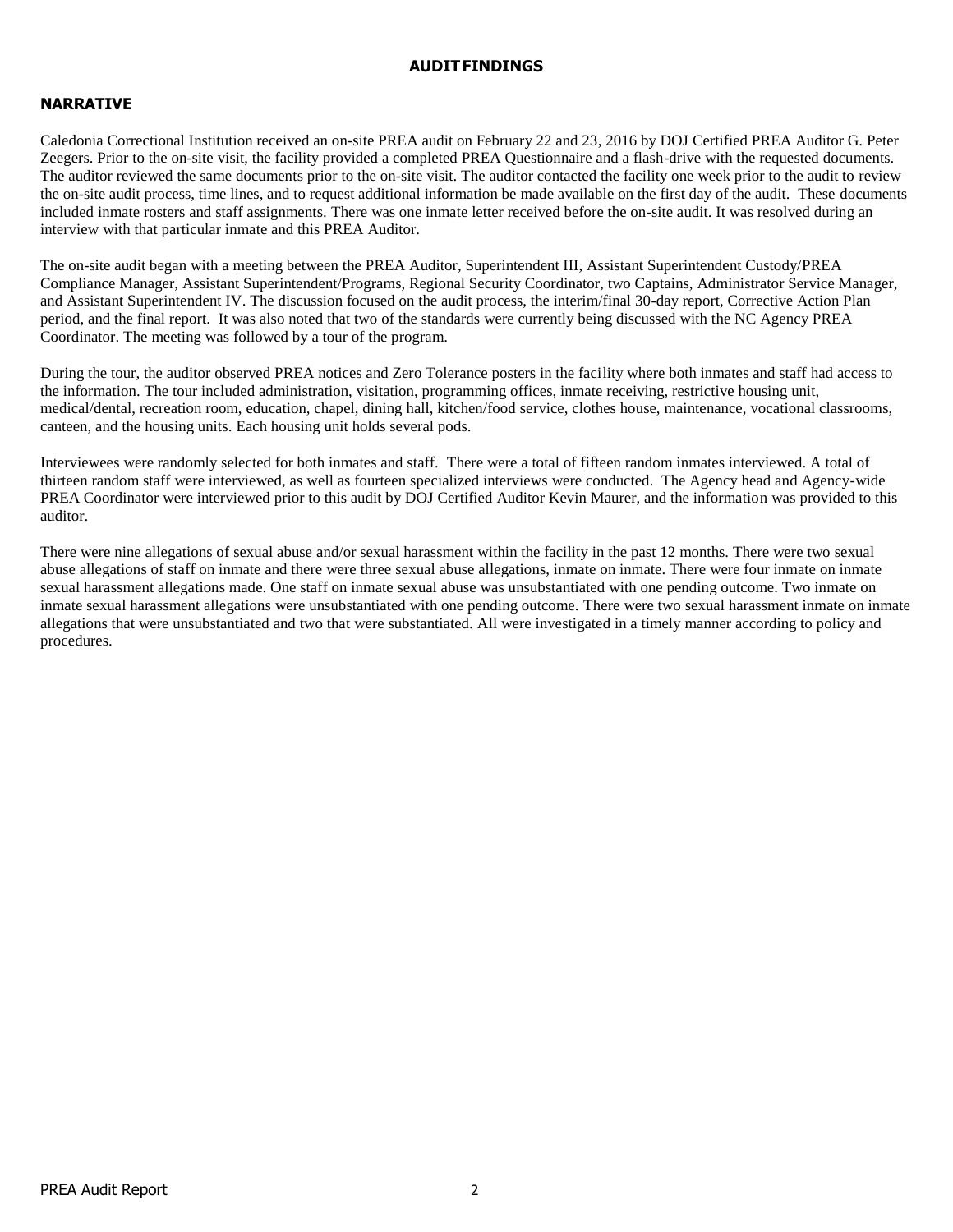# **DESCRIPTION OF FACILITY CHARACTERISTICS**

Caledonia Correctional Institution is a medium and minimum level security facility for male inmates run by the North Carolina Department of Public Safety (NCDPS). The NCDPS Mission is to promote the elimination of undue familiarity and sexual abuse amongst the offender population.

This facility sits on land in Halifax County and houses a maximum of 1038 inmates. There are 22 individual housing units located within two buildings, and one restricted housing unit. The facility is operated under the Unit Management concept which allows the facility to break down a large inmate population into smaller, more manageable groups. This concept provides more individualized correctional services to inmates, while maintaining safe and humane living conditions. There are approximately 331 staff to accommodate the daily operations.

There are two main housing buildings. Medium and minimum security. There is also a restricted housing unit located in the medium housing unit. At the entrance of each building, there is a PREA bulletin board that provides information regarding the Agency's Zero-Tolerance information, including how to report and access to outside services. Inmates pass these boards multiple times during a 24-hour period moving from the dorms to meals, education, vocation, and recreation. Keeping with the Unit Management concept, each housing building contains a canteen and access to the recreation yard.

All housing units contain toilets and showers that have been modified to provide privacy. Inmates did report a concern that they could be seen from the control unit. A review from the control room confirmed that privacy is provided in both the bathrooms and showers. This allows for privacy from the general population, but allows for security staff to supervise the area as well.

Caledonia Correctional Institution provides educational and vocational programming to inmates. These include ABE Level 1, High School Equivalency, High School Equivalency Prep, Academic Education, Adult Outreach, CE Human Resources, Vocational Education, Small Engine & Equipment Repair, Masonry, Electrical, Plumbing, Food Service Technology, CE Commercial Cleaning, CE Computer Applications, Character Education, Thinking for a Change. Work details include both internal and external opportunities. Externally, some inmates work with Halifax County on the road crew. Internally, inmates are provided jobs as Warehouse Operator, Dog Trainer I and Dog Trainer II, Food Service Apprentice, Egg processing, Cannery, Maintenance, farm Shop, M & C Shop, Poultry, Produce Warehouse, and Fitness and Wellness.

Caledonia Farm includes 7,500 acres, of which 2,500 acres is leased to a local farmer. Caledonia CI farms 2,500 acres which consists of 2,000 acres of soybeans, 150 acres of field corn, 320 acres of wheat, 200 acres of sweet corn, 100 acres of turnip greens, 10 acres of cabbage, 20 acres of sweet potatoes, 4 acres of broccoli, and 300 acres of pasture that is cut for hay. The poultry operation has approximately 42,000 layers and 15,000 baby chicks that are raised from one day old. There are 8 beehives which produce approximately 350 pints of honey. The farm requires 121 minimum custody inmates to work. This is all monitored with assistance of 12 Enterprise employees and 3 correctional officers from Caledonia CI minimum security.

Other programming offered includes religious services, AA/NA, Service Clubs, and Parenting.

Both medical and mental health staff are available at the program. Sexual Assault Forensic Examinations are conducted at Halifax Regional Medical Center. Both medical and mental health staff are located at the facility and are available as requested.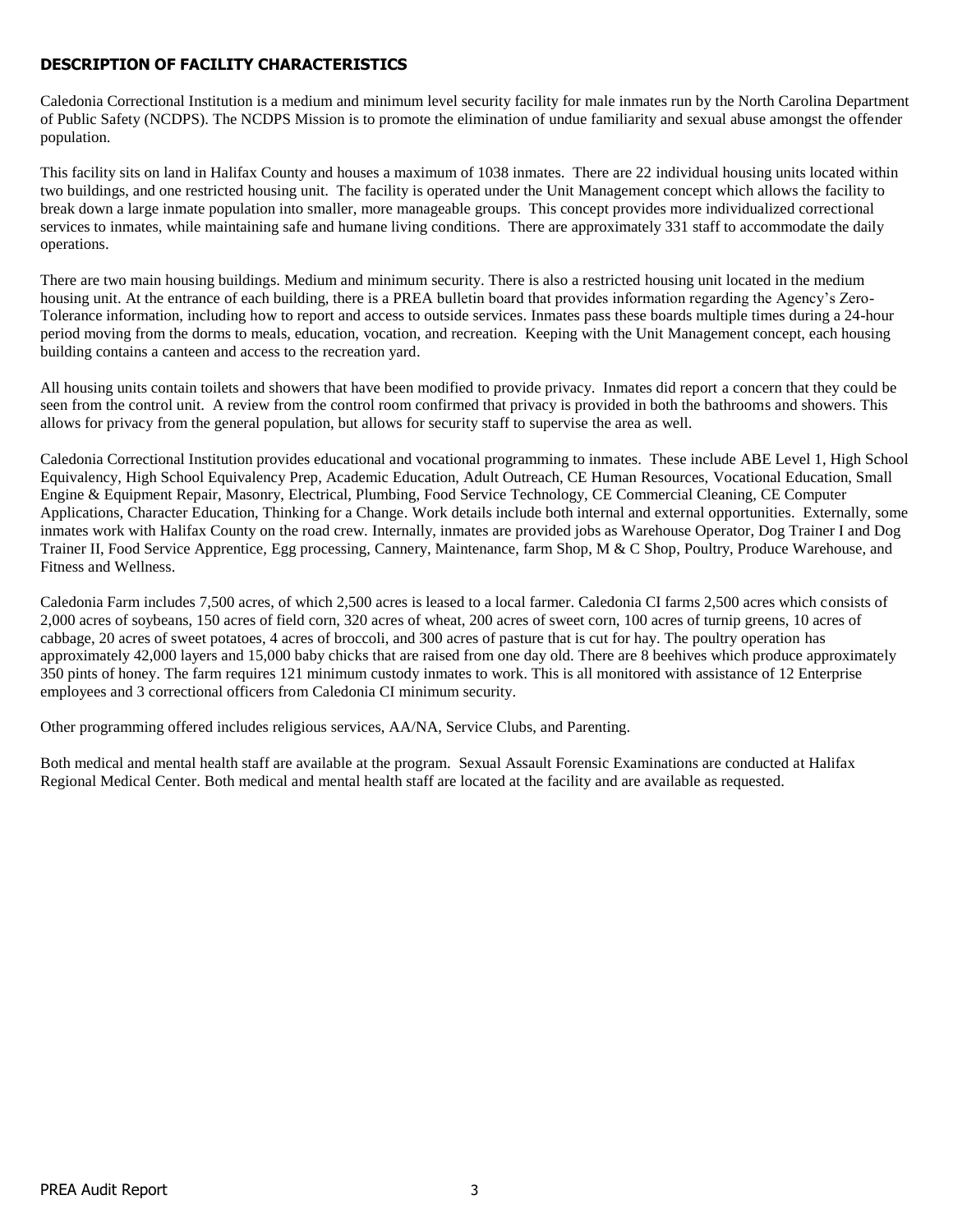#### **SUMMARY OF AUDIT FINDINGS**

During the audit, it was determined that the agency is only identifying inmates who are sexually aggressive based on the completed Risk Assessment. They are gathering all information for identification of Vulnerable to Victimization Inmates; however, this information is not used to determine housing and programming. The agency's current system is to provide appropriate protections from all inmates from those identified as sexually aggressive. A conversation with the PREA Coordinator, and e-mail correspondence with the PREA Resource Center (PRC), confirmed that the standards require both populations to be identified in order to provide appropriate protections. The agency has been responsive to this information and is currently working towards the creation of an objective tool to be implemented in the next 6 months as well as systems for identification and inclusion into the housing/programming/work assignment determination process. In regards to 115.41, on March  $17<sup>th</sup>$ , 2016, the agency PREA Coordinator provided to PREA Auditor Bobbi Pohlman-Rodgers documentation that the agency now produces a High Risk of Victimization list (HRV) to the facility that is reviewed alongside the High Risk of Abusiveness List (HRA) to ensure that all housing, work, and programming services are assigned with the protection of the inmates as a key factor. Upon intake at a reception center, the inmate and staff complete the Mental Health Screening Inventory. This tool identifies all required components of the standard. From this document, two lists are produced – the HRV and the HRA (see above). These lists are protected from viewing of staff who do not have an immediate need to know and access is only provided to the Superintendent III, PREA Compliance manager, Assistant Superintendent for Custody and Operations, Assistant Superintendent for Programs, and the Inmate Assignment Coordinators, or IAC. It is the responsibility for the designated staff to run these lists weekly to review for appropriate placement. Caledonia Correctional Institution was then required, and has completed as of March 18<sup>th</sup>, 2016, a review of all inmates on the HRC and HRA list as well as changes made to ensure the safety of inmates. In regards to standard 115.42, on March  $17<sup>th</sup>$ , 2016, the agency updated their current system to now include a review of the High Risk Victimization (HRV) and the High Risk of Aggression (HRA) list at the facility on a weekly basis, or more often if needed, to ensure that inmates are placed in educational, vocational, and housing that ensures their safety. Inmates who are identified as HRV are now placed in closer proximity to the staff in the housing units. This information was provided to this auditor to show that on March 29<sup>th</sup>, 2016, Caledonia Correctional Institution completed the first run of this new system and made changes in order to protect inmates. In regards to standard 115.17, on March 29<sup>th</sup>, 2016, the agency has updated their systems to include a 5-year background screening for all staff. Proof of these screenings were provided to this auditor by the Agency PREA Coordinator.

The facility has a Sexual Assault Response Team (SART) and PREA Support Persons (PSP). Both groups are activated when there is an allegation of sexual assault. The PSP plays an important role in assisting the victim through the various activities associated with an allegation (investigation, medical exam, interview, support services).

Computerized Incident Reports are well written and contain documentation of medical/mental health services provided as required. Additionally, outside law enforcement investigations are noted, where appropriate, and the outcome is documented.

The facility staff were very helpful, very professional, and well versed in PREA activities at the facility level. The facility response to privacy concerns were immediately addressed and that confirms the facility commitment to ensuring the safety of all inmates. It was a pleasure to work with the Administrator and his staff.

Number of standards exceeded: 0

Number of standards met: 39

Number of standards not met: 0

Number of standards not applicable: 4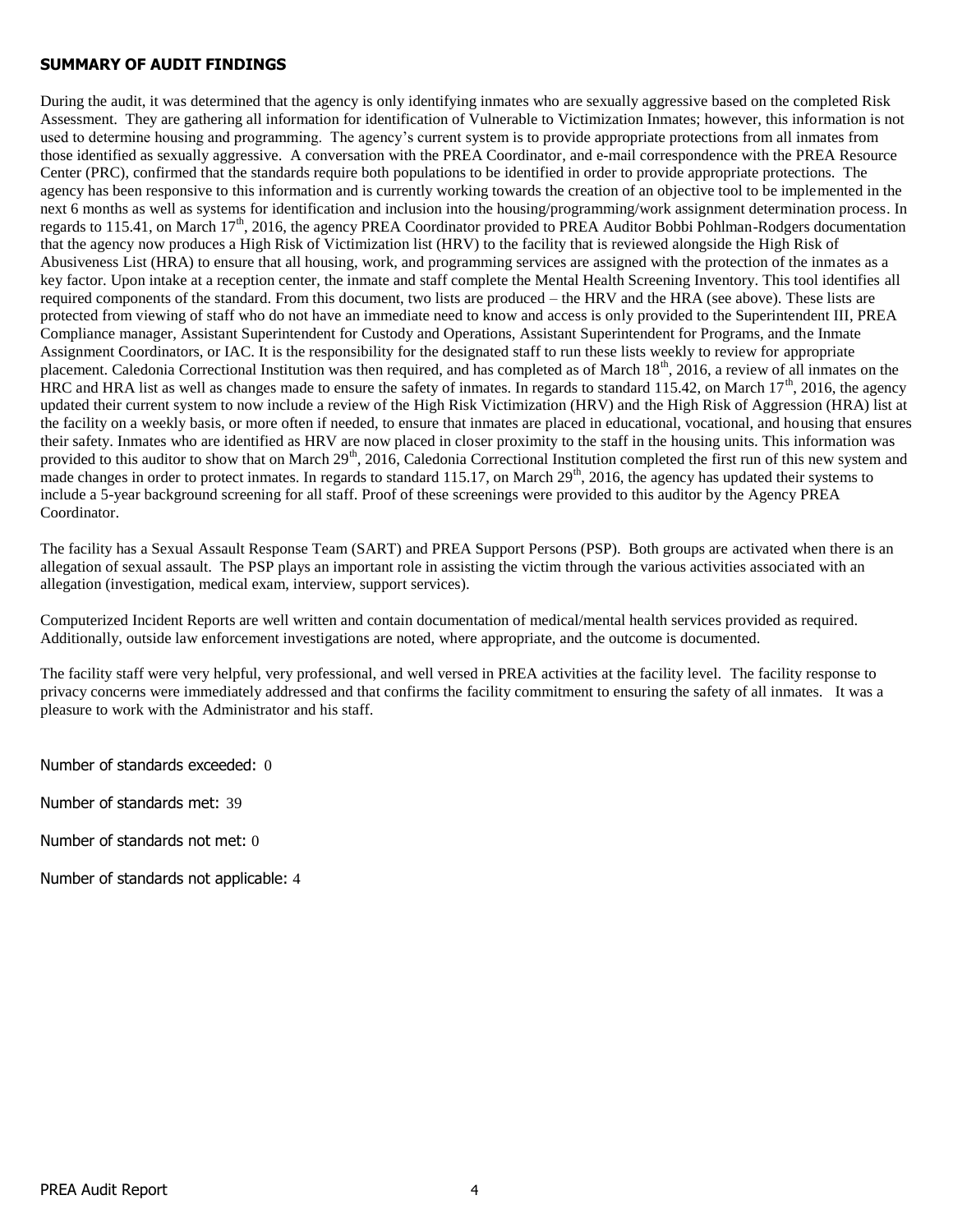# **Standard 115.11 Zero tolerance of sexual abuse and sexual harassment; PREA Coordinator**

- ☐ Exceeds Standard (substantially exceeds requirement of standard)
- $\boxtimes$  Meets Standard (substantial compliance; complies in all material ways with the standard for the relevant review period)
- ☐ Does Not Meet Standard (requires corrective action)

**Auditor discussion, including the evidence relied upon in making the compliance or non-compliance determination, the auditor's analysis and reasoning, and the auditor's conclusions. This discussion must also include corrective action recommendations where the facility does not meet standard. These recommendations must be included in the Final Report, accompanied by information on specific corrective actions taken by the facility.**

Policy F3400, Policy A2000, SOP 05.09 (a-g), Form OPA-A16, NCDPS Organizational Chart, NC State Statute 14-27.7, and NCDPS Memo dated 10/27/15, that identified the PREA Manager, were reviewed. The Administrator and PREA Manager were interviewed. The agency has a policy mandating zero tolerance toward all forms of sexual abuse and sexual harassment. The policy, along with additional policies and standard operating procedures, outlines the prevention, detecting, reporting, and response to sexual abuse and sexual harassment allegations. Definitions that mirror the PREA Standards are included in the policy, as well as sanctions for those who violated policy. All interviewed shared their knowledge of the strategies and responses towards PREA allegations. The PREA Compliance Manager/Assistant Superintendent of Custody reported sufficient time to attend to PREA duties. This person reports directly to the Administrator, and indirectly to the Agency PREA Coordinator. The agency also has a PREA Coordinator, Charlotte Jordan-Williams, who reports to general counsel, and who has reported sufficient time to attend to PREA duties. She currently has 140 PREA compliance managers that indirectly report to her.

# **Standard 115.12 Contracting with other entities for the confinement of inmates**

- $\Box$  Exceeds Standard (substantially exceeds requirement of standard)
- ☐ Meets Standard (substantial compliance; complies in all material ways with the standard for the relevant review period)
- ☐ Does Not Meet Standard (requires corrective action)

**Auditor discussion, including the evidence relied upon in making the compliance or non-compliance determination, the auditor's analysis and reasoning, and the auditor's conclusions. This discussion must also include corrective action recommendations where the facility does not meet standard. These recommendations must be included in the Final Report, accompanied by information on specific corrective actions taken by the facility.**

The standard is Not Applicable as the agency does not contract for the housing of its inmates.

## **Standard 115.13 Supervision and monitoring**

- ☐ Exceeds Standard (substantially exceeds requirement of standard)
- $\boxtimes$  Meets Standard (substantial compliance; complies in all material ways with the standard for the relevant review period)
- ☐ Does Not Meet Standard (requires corrective action)

**Auditor discussion, including the evidence relied upon in making the compliance or non-compliance determination, the auditor's analysis and reasoning, and the auditor's conclusions. This discussion must also include corrective action recommendations where the facility does not meet standard. These recommendations must be included in the Final Report, accompanied by information on specific corrective actions taken by the facility.**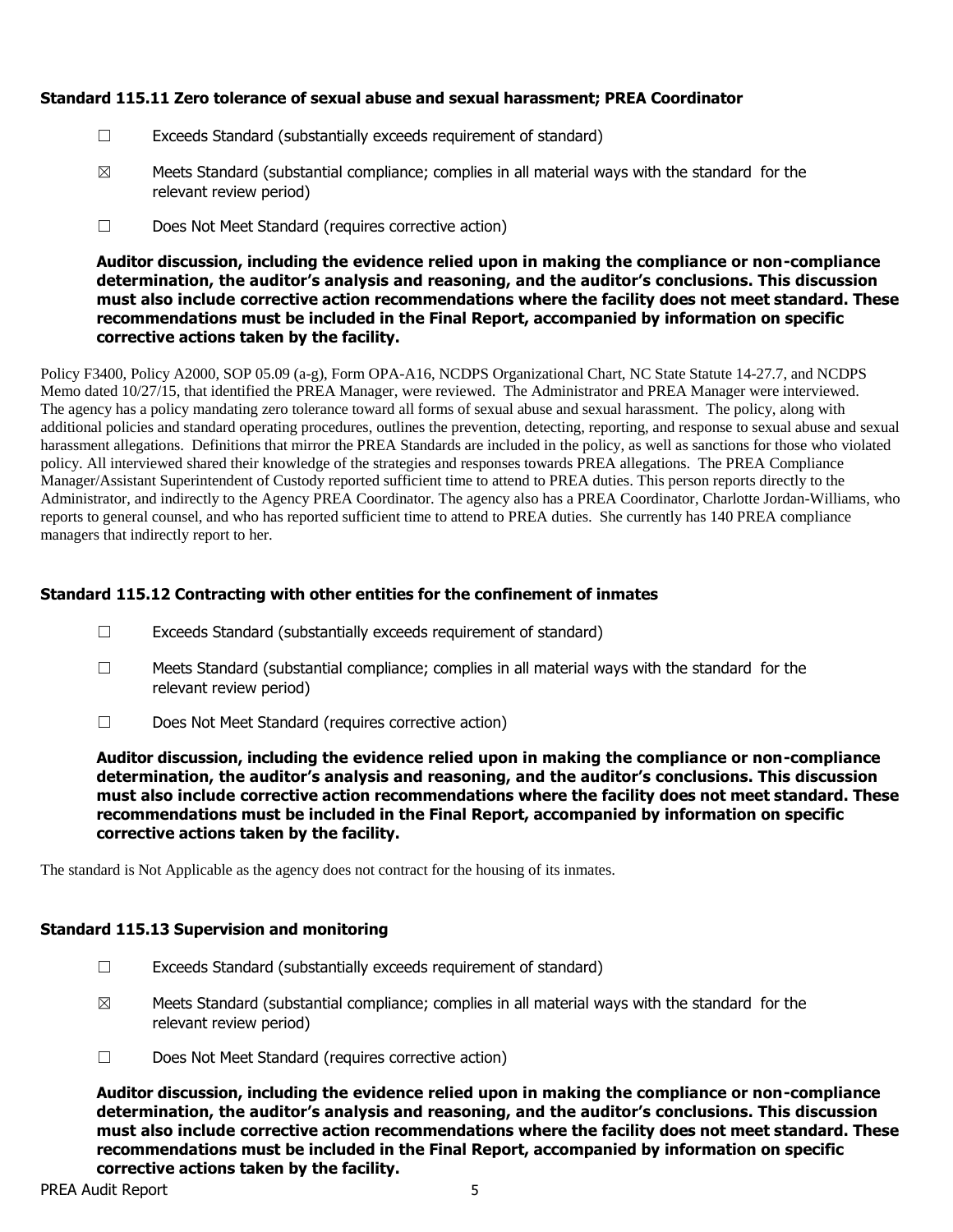Policy F1600, SOP 5.32, Staffing Plan Report dated July 2015, Approved Facility Posting Chart/Staffing Plan approved January 2016, OIC Round Documentation, Unannounced staff rounds documentation for the housing buildings, and North Carolina State Statute 143B-709 were reviewed. Additionally, interviews were conducted to further determine compliance.

While state statute requires a staffing analysis every 3 years, the agency policy requires an annual review of the staffing plan, including a review of all required components of the standard, which was completed in July 2015. Deviations from the staffing plan are documented on the Daily Shift Report as per policy. Unannounced rounds are clearly documented in the Dorm Logs. These are conducted by the Officer in Charge and documentation includes the date/time and location of the physical rounds. Interviews with the PREA Compliance Manager confirmed that upper level management conducts unannounced regularly and documents in the Dorm Logs as well.

## **Standard 115.14 Youthful inmates**

- $\Box$  Exceeds Standard (substantially exceeds requirement of standard)
- $\Box$  Meets Standard (substantial compliance; complies in all material ways with the standard for the relevant review period)
- ☐ Does Not Meet Standard (requires corrective action)

**Auditor discussion, including the evidence relied upon in making the compliance or non-compliance determination, the auditor's analysis and reasoning, and the auditor's conclusions. This discussion must also include corrective action recommendations where the facility does not meet standard. These recommendations must be included in the Final Report, accompanied by information on specific corrective actions taken by the facility.**

This standards is Not Applicable as this facility does not house any inmates under 20 years of age.

#### **Standard 115.15 Limits to cross-gender viewing and searches**

- ☐ Exceeds Standard (substantially exceeds requirement of standard)
- $\boxtimes$  Meets Standard (substantial compliance; complies in all material ways with the standard for the relevant review period)
- ☐ Does Not Meet Standard (requires corrective action)

**Auditor discussion, including the evidence relied upon in making the compliance or non-compliance determination, the auditor's analysis and reasoning, and the auditor's conclusions. This discussion must also include corrective action recommendations where the facility does not meet standard. These recommendations must be included in the Final Report, accompanied by information on specific corrective actions taken by the facility.**

Policy F1600, Policy F0100, Policy TX I-13, SOP 5.19, Safe Search Practices Training, NCDPS New Employee Orientation (revised 1/1/15), Cross Gender Announcement & Acknowledgement for staff, Staff Training Log, and Cross Gender Bulletin Board Poster Memo (dated 4/22/13) were reviewed. Interviews were also conducted to assist with the determination of compliance. The agency has trained all staff on cross-gender viewing and searches. Cross gender staff entering the housing areas are required by policy to announce their presence as observed during the tour. Policy requires documentation of any cross gender searches. There were no reported cross gender searches conducted. Training documents reviewed indicated that staff have completed appropriate training. Staff interviews indicated that while the staff have received training, a few were unable to articulate the agency policy regarding transgender/intersex searches.

## **Standard 115.16 Inmates with disabilities and inmates who are limited English proficient**

 $\Box$  Exceeds Standard (substantially exceeds requirement of standard)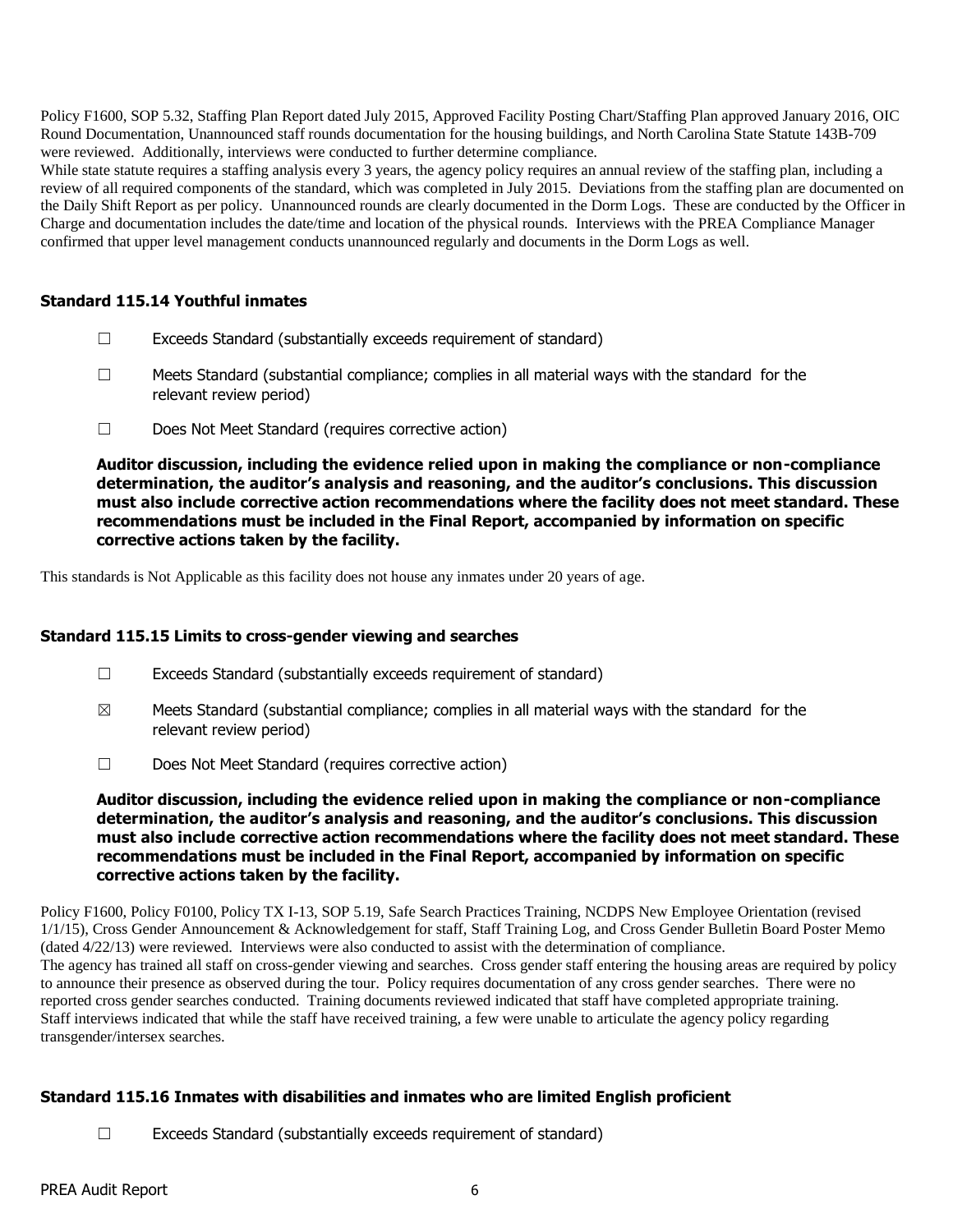- $\boxtimes$  Meets Standard (substantial compliance; complies in all material ways with the standard for the relevant review period)
- ☐ Does Not Meet Standard (requires corrective action)

**Auditor discussion, including the evidence relied upon in making the compliance or non-compliance determination, the auditor's analysis and reasoning, and the auditor's conclusions. This discussion must also include corrective action recommendations where the facility does not meet standard. These recommendations must be included in the Final Report, accompanied by information on specific corrective actions taken by the facility.**

Policy E1800, Policy E2600 and World Wide Telephonic Interpreter Services Contract were reviewed. Facility documents in both English and Spanish were observed during the tour.

The agency has established policy to provide for educational services for inmates with disabilities to be provided information at intake and assistance on PREA allegations, including reporting. Case managers would arrange for education in formats for those inmates identified as disabled. Agency policy also addresses the provision of interpreters to those inmates with a non-English primary language. There is a contract in effect with World Wide Telephonic Interpreter Services Company that was signed on 2/6/2014 and is in effect for a 1 year period, with 2-1 year extensions, for a total of 3 years. Policy prohibits the use of inmate interpreters except in exigent circumstances. There is PREA material in both English and Spanish at the facility. Additionally, this facility offers English as a Second Language (ESL) classes.

## **Standard 115.17 Hiring and promotion decisions**

- ☐ Exceeds Standard (substantially exceeds requirement of standard)
- $\boxtimes$  Meets Standard (substantial compliance; complies in all material ways with the standard for the relevant review period)
- ☐ Does Not Meet Standard (requires corrective action)

**Auditor discussion, including the evidence relied upon in making the compliance or non-compliance determination, the auditor's analysis and reasoning, and the auditor's conclusions. This discussion must also include corrective action recommendations where the facility does not meet standard. These recommendations must be included in the Final Report, accompanied by information on specific corrective actions taken by the facility.**

Form HR005, Form HR0008, Form HR013, Memo regarding PREA Hiring and Promotions (dated October 2013), and Addendum to the Memorandum, List of Disqualifying Factors, 2013 Employee Statement, and PREA Employee Statement were reviewed. Interviews were conducted to assist with determining compliance.

The agency policy prohibits the hiring or promotion of individuals who have engaged in sexual abuse, or attempting to engage in sexual abuse in a detention facility or in the community, or who have been civilly or administratively adjudicated for the same. The agency requires all staff to annually sign a statement that they have not engaged in the aforementioned activities (PREA Hiring & Promotion Prohibitions and HR005). This information was reviewed through the LMS (Learning Management System) and copies were provided to the auditor. The agency also requires all employees to self-report any such misconduct. Criminal background check are required for contractors, and material omissions regarding misconduct or false information are grounds for termination. The agency does respond to requests from other institutions where a former employee has applied to work.

CAP: In regards to standard 115.17, on March 29<sup>th</sup>, 2016, the agency has updated their systems to include a 5-year background screening for all staff. Proof of these screenings were provided to this auditor by the Agency PREA Coordinator.

# **Standard 115.18 Upgrades to facilities and technologies**

- $\Box$  Exceeds Standard (substantially exceeds requirement of standard)
- $\boxtimes$  Meets Standard (substantial compliance; complies in all material ways with the standard for the relevant review period)
- ☐ Does Not Meet Standard (requires corrective action)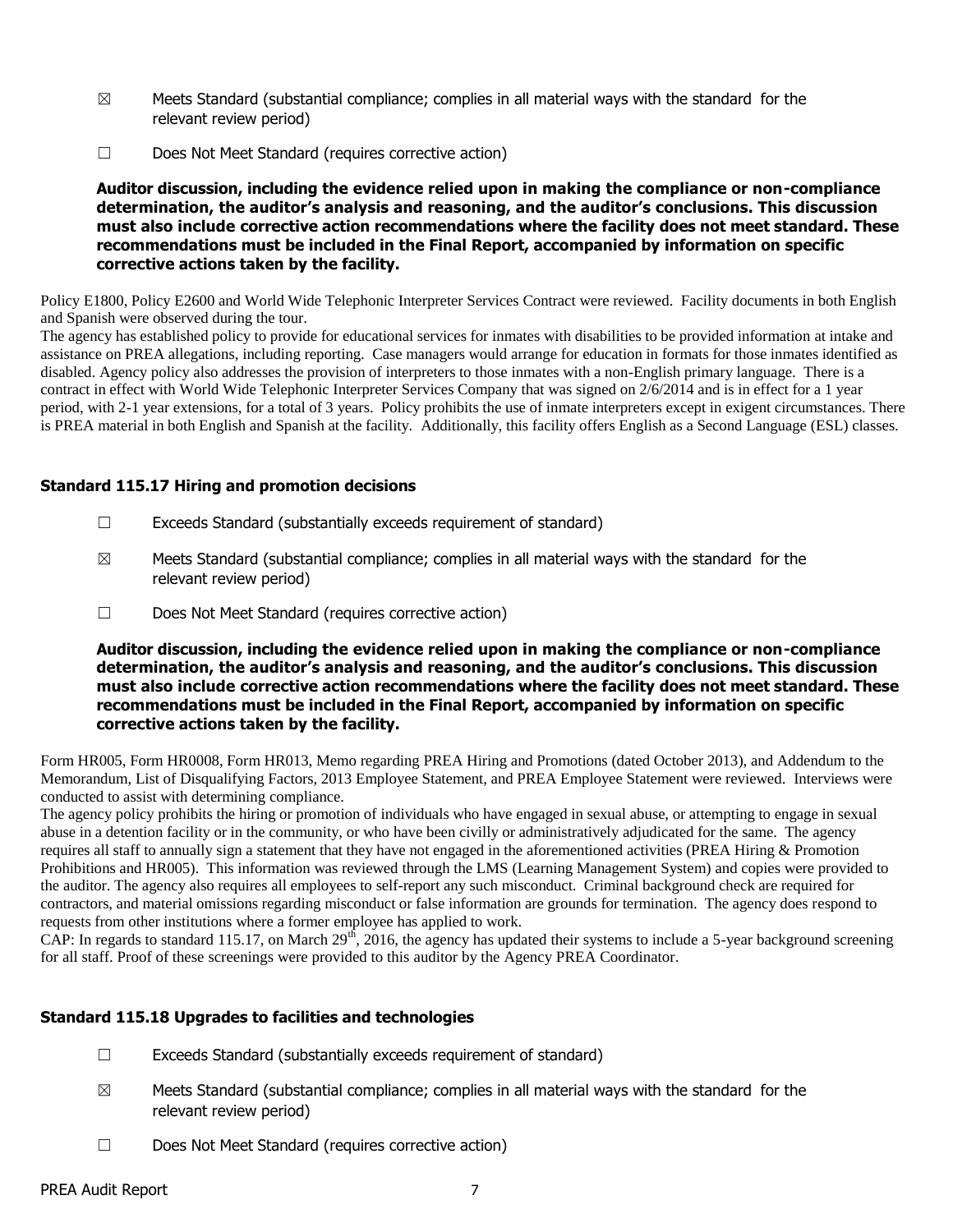**Auditor discussion, including the evidence relied upon in making the compliance or non-compliance determination, the auditor's analysis and reasoning, and the auditor's conclusions. This discussion must also include corrective action recommendations where the facility does not meet standard. These recommendations must be included in the Final Report, accompanied by information on specific corrective actions taken by the facility.**

There were thirteen cameras installed in the medium security unit to help protect inmates from sexual abuse and harassment. They were installed in 2015.

#### **Standard 115.21 Evidence protocol and forensic medical examinations**

- ☐ Exceeds Standard (substantially exceeds requirement of standard)
- $\boxtimes$  Meets Standard (substantial compliance; complies in all material ways with the standard for the relevant review period)
- ☐ Does Not Meet Standard (requires corrective action)

**Auditor discussion, including the evidence relied upon in making the compliance or non-compliance determination, the auditor's analysis and reasoning, and the auditor's conclusions. This discussion must also include corrective action recommendations where the facility does not meet standard. These recommendations must be included in the Final Report, accompanied by information on specific corrective actions taken by the facility.**

Policy F3400, Policy CP18, Form OPA-A18, Form OPA – I20, OPA-I21, Form OPA-I30, PREA Support Person (PSP) Training Lesson Plan, Chain of Custody Form, Incident Scene Tracking Log, PREA Support Person Roles and Responsibilities, an agreement with Hannah's House Victim Advocacy Group, and NCCASA were reviewed. Interviews also provided information in the determination of compliance. The agency conducts only administrative investigations. Halifax County Sheriff's Office completes all criminal investigations. Uniform Evidence Protocols are in policy and are appropriate. The Institution has PREA Support Persons (PSP) who are trained for victim advocacy services, and acts as the link to assist victims with the investigative process, professional resources, and community based advocates, and mental health professionals. The agency is currently working with the North Carolina Coalition against Sexual Assault (NCCASA) to create a state-wide system for community based services and documents were provided. The facility does have an agreement with Hannah's House victim Advocate Group, a local rape crisis agency in the meantime. The facility PSP (PREA Support Person) will assist the inmate in contacting Scotland County Domestic Violence and Rape Crisis Center. Forensic examinations are conducted at the Halifax Regional Medical Center.

## **Standard 115.22 Policies to ensure referrals of allegations for investigations**

- $\Box$  Exceeds Standard (substantially exceeds requirement of standard)
- $\boxtimes$  Meets Standard (substantial compliance; complies in all material ways with the standard for the relevant review period)
- ☐ Does Not Meet Standard (requires corrective action)

**Auditor discussion, including the evidence relied upon in making the compliance or non-compliance determination, the auditor's analysis and reasoning, and the auditor's conclusions. This discussion must also include corrective action recommendations where the facility does not meet standard. These recommendations must be included in the Final Report, accompanied by information on specific corrective actions taken by the facility.**

#### Policy F3400 and SOP 05.09 was reviewed. Interviews were conducted.

All allegations of sexual abuse or sexual harassment are classified as a major incident. Policy requires that all major incidents receive an investigation. Policy requires that allegations be referred to an in-house trained investigator for the administrative portion and to the Halifax County Sheriff's Office for criminal investigations. Policies are available through the NCDPS website.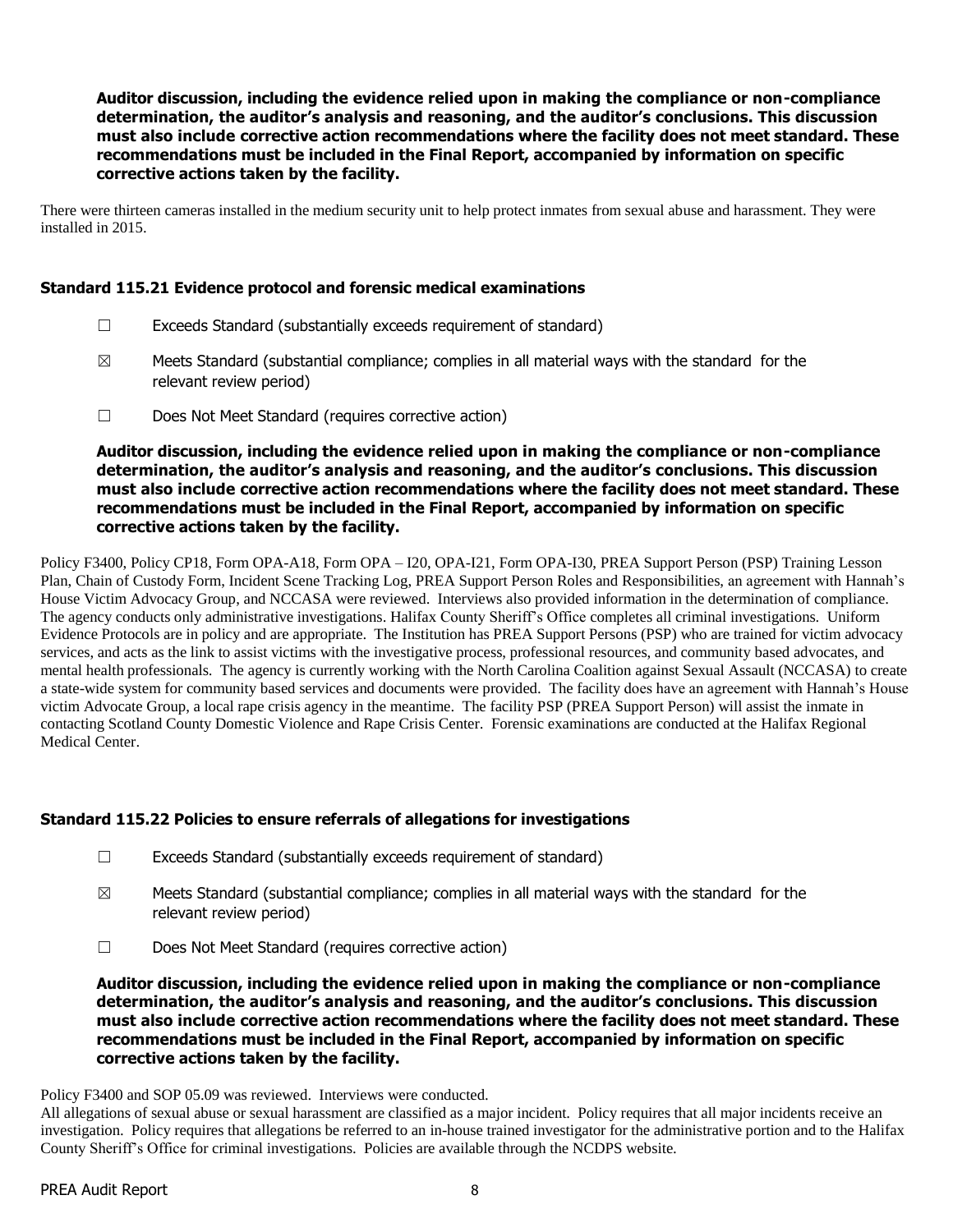## **Standard 115.31 Employee training**

- $\Box$  Exceeds Standard (substantially exceeds requirement of standard)
- $\boxtimes$  Meets Standard (substantial compliance; complies in all material ways with the standard for the relevant review period)
- ☐ Does Not Meet Standard (requires corrective action)

#### **Auditor discussion, including the evidence relied upon in making the compliance or non-compliance determination, the auditor's analysis and reasoning, and the auditor's conclusions. This discussion must also include corrective action recommendations where the facility does not meet standard. These recommendations must be included in the Final Report, accompanied by information on specific corrective actions taken by the facility.**

Policy F3400, Training Curriculum's SAH 101 04/08/13 and 07/01/15, Staff and Offender Relations Training, New Employee Orientation, Form OPA-T10, Employee Training Files, brochures, handbooks, and other documents were reviewed. Interviews with staff were also conducted.

The agency policies require annual training for all staff in all areas identified within the standard. Interviews with staff confirmed they complete annual training and understand the material presented. Training documentation is kept in LMS (Learning Management System). Employee training documentation found that all staff had completed their annual training (PREA: Sexual Abuse and Sexual Harassment 101). Staff were able to articulate the training they had received.

#### **Standard 115.32 Volunteer and contractor training**

- ☐ Exceeds Standard (substantially exceeds requirement of standard)
- $\boxtimes$  Meets Standard (substantial compliance; complies in all material ways with the standard for the relevant review period)
- ☐ Does Not Meet Standard (requires corrective action)

**Auditor discussion, including the evidence relied upon in making the compliance or non-compliance determination, the auditor's analysis and reasoning, and the auditor's conclusions. This discussion must also include corrective action recommendations where the facility does not meet standard. These recommendations must be included in the Final Report, accompanied by information on specific corrective actions taken by the facility.**

Policy F3400, Policy F0604; Training Curriculum's SAH 101 04/08/13 and 07/01/15, Staff and Offender Relations Training, New Employee Orientation, Form OPA-T10, "Ways to Report" Poster, Volunteer Brochure, and other documents were reviewed. Volunteer interview also confirmed training.

The agency requires all volunteers to complete the same training as a staff, with minor deviations. There is also a Volunteer Brochure specifically for volunteers to receive PREA information. An interview with two of the volunteers showed that they understood how to report. The file review contained a signed Acknowledgement form.

#### **Standard 115.33 Inmate education**

- ☐ Exceeds Standard (substantially exceeds requirement of standard)
- $\boxtimes$  Meets Standard (substantial compliance; complies in all material ways with the standard for the relevant review period)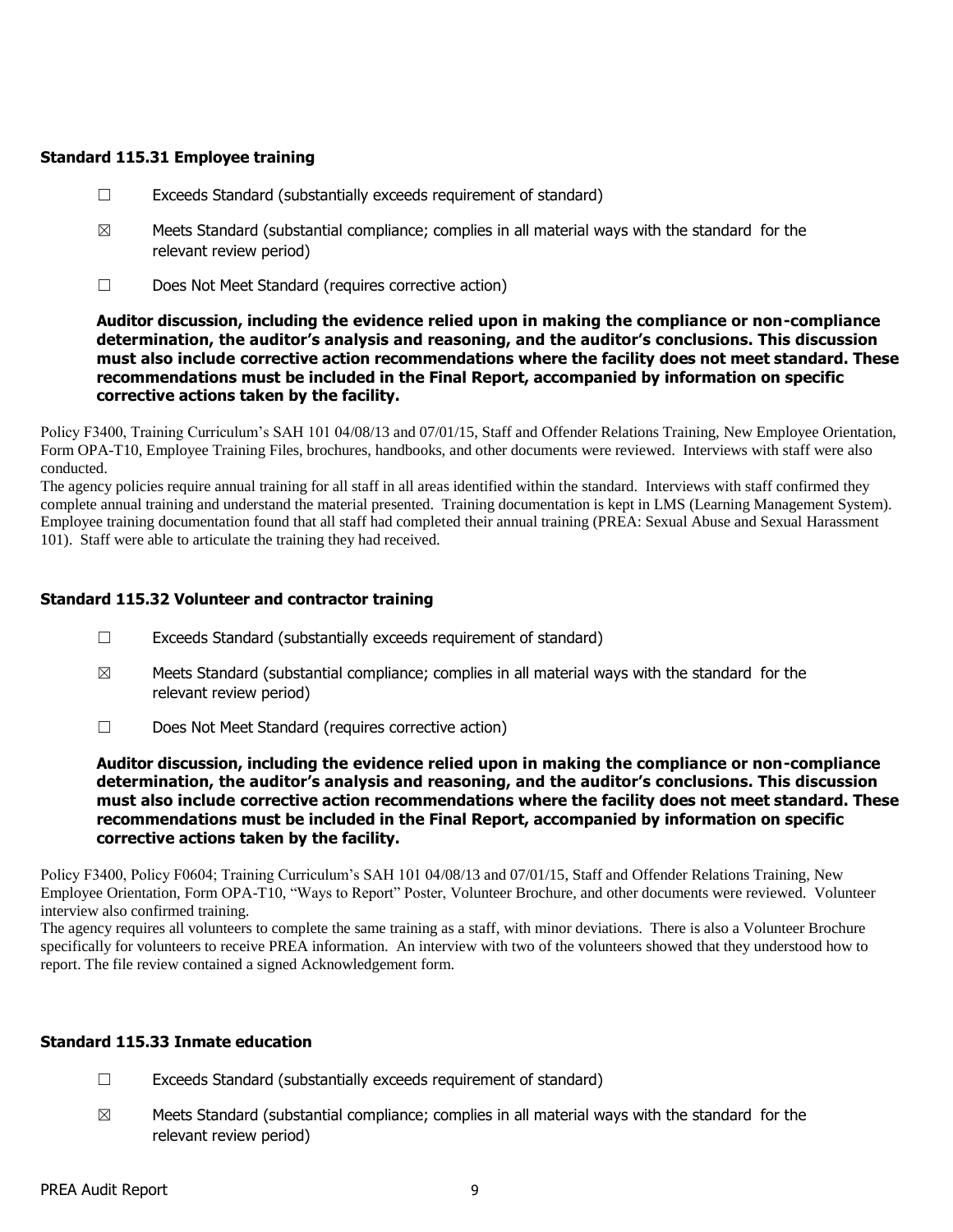☐ Does Not Meet Standard (requires corrective action)

#### **Auditor discussion, including the evidence relied upon in making the compliance or non-compliance determination, the auditor's analysis and reasoning, and the auditor's conclusions. This discussion must also include corrective action recommendations where the facility does not meet standard. These recommendations must be included in the Final Report, accompanied by information on specific corrective actions taken by the facility.**

Policy F3400, Diagnostic Procedural Manual Section 201 & 417, PREA Inmate Brochure (English/Spanish), Offender PREA Education Acknowledgement Form T100, Facilitator Talking Points (Education upon Transfer), Education upon Transfer E-mail, Interpreter Services DOC150623, PREA OPUS (Offender Population Unified System) Training Roster, and assorted posters were reviewed. Inmate interviews were conducted.

Caledonia Correctional Institution receives inmates from a reception and diagnostic center. Agency policy requires all inmates entering into the system to receive intake and comprehensive training at the reception and diagnostic center. Caledonia inmates arrive at the facility having already received comprehensive education, and therefore receive facility specific information. The comprehensive education was reviewed at a reception and diagnostic center and meets the criteria of the standard regarding content. Inmate education is maintained in OPUS (Offender Population Unified System) and copies were provided to the auditor for review. Interviews with inmates confirmed the receipt of facility specific information at intake. Informational posters were observed around the facility on the PREA boards in the housing building.

## **Standard 115.34 Specialized training: Investigations**

- ☐ Exceeds Standard (substantially exceeds requirement of standard)
- $\boxtimes$  Meets Standard (substantial compliance; complies in all material ways with the standard for the relevant review period)
- ☐ Does Not Meet Standard (requires corrective action)

**Auditor discussion, including the evidence relied upon in making the compliance or non-compliance determination, the auditor's analysis and reasoning, and the auditor's conclusions. This discussion must also include corrective action recommendations where the facility does not meet standard. These recommendations must be included in the Final Report, accompanied by information on specific corrective actions taken by the facility.**

Policy F3400, Training Curriculums: Investigator, PPT and Mock Interview; Investigator Understanding Sexual Violence & PPT; and Incident Reporting, OPUS (Offender Population Unified System) Incident Reporting Pamphlet, and the Investigator PREA training file was reviewed. Investigator Interview was also conducted.

The institution has designated investigators who have completed specialized training for this purpose. The training meets the requirements of the standard. Interview with an investigator found that they were well versed in administrative investigations. Only those who have completed this training have access to the electronic incident report system to allow for the review of investigations and updating the system with new information. The agency only completes administrative investigations. All criminal investigations are conducted by the Halifax County Sheriff's Office. The auditor reviewed training documentation of identified investigators.

## **Standard 115.35 Specialized training: Medical and mental health care**

- ☐ Exceeds Standard (substantially exceeds requirement of standard)
- $\boxtimes$  Meets Standard (substantial compliance; complies in all material ways with the standard for the relevant review period)
- ☐ Does Not Meet Standard (requires corrective action)

**Auditor discussion, including the evidence relied upon in making the compliance or non-compliance determination, the auditor's analysis and reasoning, and the auditor's conclusions. This discussion must also include corrective action recommendations where the facility does not meet standard. These**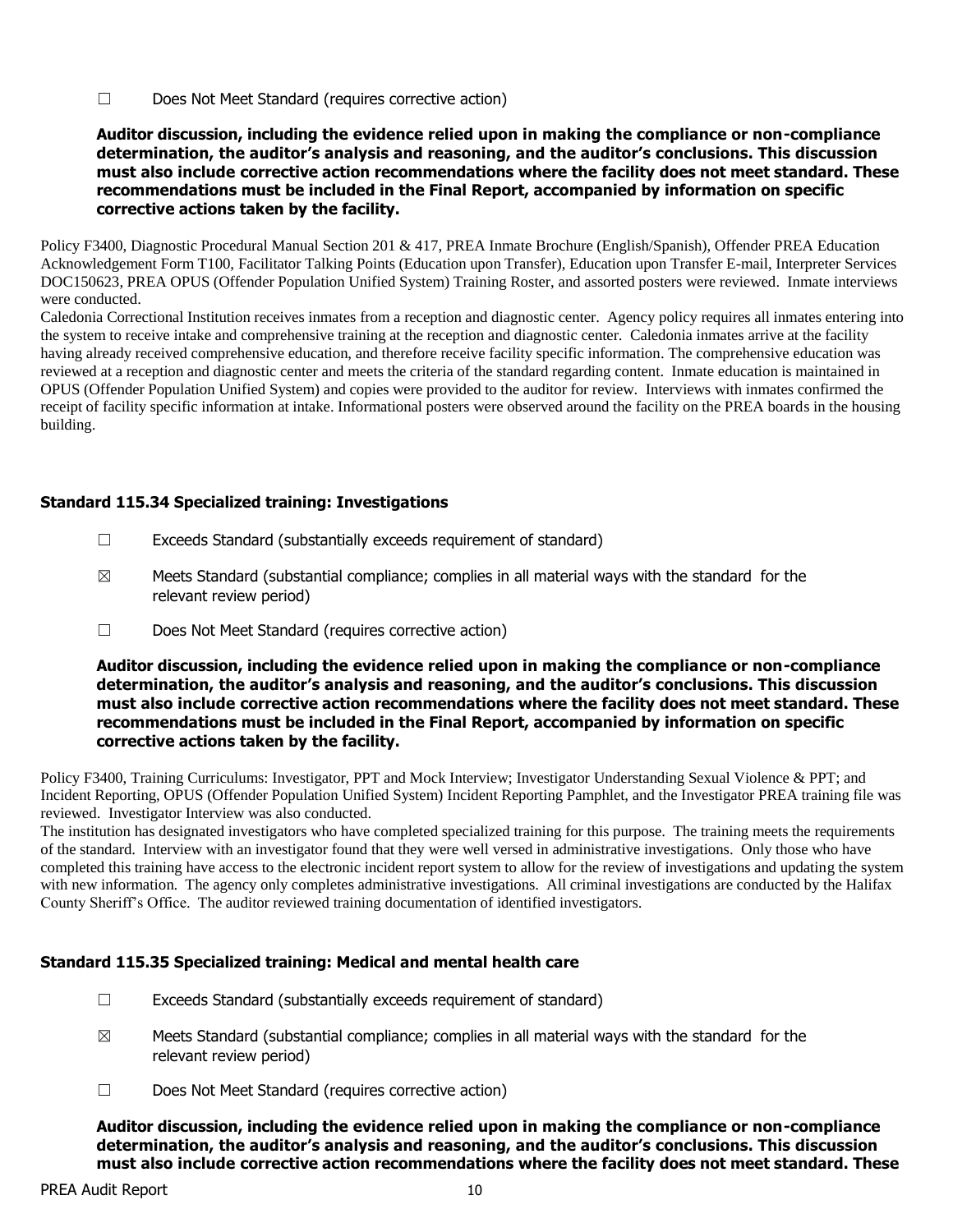#### **recommendations must be included in the Final Report, accompanied by information on specific corrective actions taken by the facility.**

Policy F3400, and Training Curriculum: PPT, CE Nursing and OSDT Roster were reviewed. Training files for medical staff and mental health staff were reviewed. Interviews were completed.

The agency policy requires that all medical and mental health staff receive PREA 101 and specialized medical and mental health training. The specialized training meets all requirements of the standard. Interviews with medical and mental health staff confirmed knowledge of specialized training. Forensic examinations are not conducted at this facility and therefore no training was provided.

#### **Standard 115.41 Screening for risk of victimization and abusiveness**

- $\Box$  Exceeds Standard (substantially exceeds requirement of standard)
- ☐ Meets Standard (substantial compliance; complies in all material ways with the standard for the relevant review period)
- ☒ Does Not Meet Standard (requires corrective action)

**Auditor discussion, including the evidence relied upon in making the compliance or non-compliance determination, the auditor's analysis and reasoning, and the auditor's conclusions. This discussion must also include corrective action recommendations where the facility does not meet standard. These recommendations must be included in the Final Report, accompanied by information on specific corrective actions taken by the facility.**

Policy F3400, Diagnostic Procedural Manual 305, and memo dated 08/14/15 were reviewed. A selection of inmate files were also reviewed. Interviews were conducted.

The agency conducts a risk assessment at the reception and diagnostic center upon the initial intake of inmates into the state system. This is completed within 72 hours of arrival. The risk assessment contains all elements of the standard. However, the current system allows only for the identification of sexually aggressive inmates (High Risk Abuse Report). While information is obtained regarding vulnerability, there is not an objective tool for the identification of inmates who are vulnerable to victimization. This assessment is required to be reviewed within 30 days of intake. If the inmate reports a victimization or identifies as sexually aggressive, notification is made to medical, the Administrator and the PREA Manager to begin services as required by policy. The policy prohibits inmates from being disciplined for refusing to answer questions from the screening. Only those staff with appropriate credentials have access to this electronically maintained information.

CAP: The agency must update the screening tool to include an objective method of identification for those inmates who are vulnerable to victimization. This must be implemented at Caledonia CI for all new inmates, as well as all standing inmates must be reassessed for vulnerability. This tool shall be provided to the auditor for review, along with a sample of those inmates at Caledonia who may now be identified as vulnerable to victimization. There must also be a plan to complete the remaining standing inmate population. In regards to 115.41, on March 17<sup>th</sup>, 2016, the agency PREA Coordinator provided to PREA Auditor Bobbi Pohlman-Rodgers documentation that the agency now produces a High Risk of Victimization list (HRV) to the facility that is reviewed alongside the High Risk of Abusiveness List (HRA) to ensure that all housing, work, and programming services are assigned with the protection of the inmates as a key factor. Upon intake at a reception center, the inmate and staff complete the Mental Health Screening Inventory. This tool identifies all required components of the standard. From this document, two lists are produced – the HRV and the HRA (see above). These lists are protected from viewing of staff who do not have an immediate need to know and access is only provided to the Superintendent III, PREA Compliance manager, Assistant Superintendent for Custody and Operations, Assistant Superintendent for Programs, and the Inmate Assignment Coordinators, or IAC. It is the responsibility for the designated staff to run these lists weekly to review for appropriate placement. Caledonia Correctional Institution was then required, and has completed as of March 18<sup>th</sup>, 2016, a review of all inmates on the HRC and HRA list as well as changes made to ensure the safety of inmates.

## **Standard 115.42 Use of screening information**

- $\Box$  Exceeds Standard (substantially exceeds requirement of standard)
- $\square$  Meets Standard (substantial compliance; complies in all material ways with the standard for the relevant review period)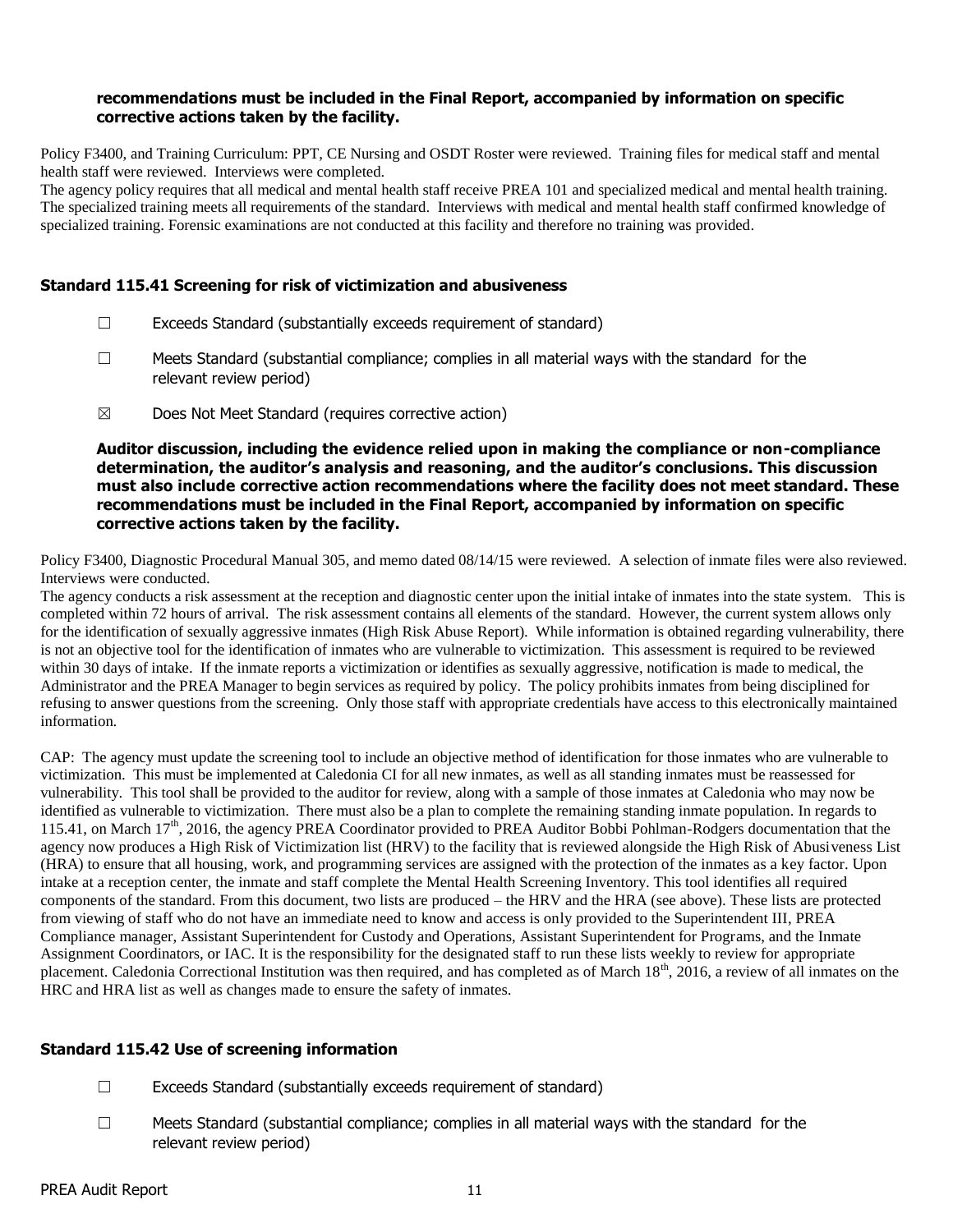☒ Does Not Meet Standard (requires corrective action)

**Auditor discussion, including the evidence relied upon in making the compliance or non-compliance determination, the auditor's analysis and reasoning, and the auditor's conclusions. This discussion must also include corrective action recommendations where the facility does not meet standard. These recommendations must be included in the Final Report, accompanied by information on specific corrective actions taken by the facility.**

Policy F3400, Policy TX-I-13, Screening tool, Learning Management System (LMS) Material, and the Instructions to access the High Risk Abuse Report were reviewed. Interviews were conducted.

The policy addresses clear guidelines, including limits, for housing and work assignments based on the safety of all inmates. The policy requires a bi-annual review of housing for transgender and intersex inmates. The policy also provides for all transgender and intersex inmates to shower separately from all other inmates, and are assessed for their own perception of risk at the facility. While the agency has identified those inmates deemed at high risk for sexual aggression, and have implemented methods of reviewing all housing, programs, and work assignments to ensure the safety of all other inmates, the agency does not currently have a system in place for those inmates who are identified as vulnerable to victimization.

CAP: Once the agency has updated their current screening system to include the identification of vulnerable to victimization inmates, the facility will need to review the housing, work assignments and programming to ensure provisions for a safe environment from those inmates identified as sexually aggressive. Proof of this review must be provided to the auditor. In regards to standard 115.42, on March 17<sup>th</sup>, 2016, the agency updated their current system to now include a review of the High Risk Victimization (HRV) and the High Risk of Aggression (HRA) list at the facility on a weekly basis, or more often if needed, to ensure that inmates are placed in educational, vocational, and housing that ensures their safety. Inmates who are identified as HRV are now placed in closer proximity to the staff in the housing units. This information was provided to this auditor to show that on March 29<sup>th</sup>, 2016, Caledonia Correctional Institution completed the first run of this new system and made changes in order to protect inmates.

# **Standard 115.43 Protective custody**

- $\Box$  Exceeds Standard (substantially exceeds requirement of standard)
- $\boxtimes$  Meets Standard (substantial compliance; complies in all material ways with the standard for the relevant review period)
- ☐ Does Not Meet Standard (requires corrective action)

**Auditor discussion, including the evidence relied upon in making the compliance or non-compliance determination, the auditor's analysis and reasoning, and the auditor's conclusions. This discussion must also include corrective action recommendations where the facility does not meet standard. These recommendations must be included in the Final Report, accompanied by information on specific corrective actions taken by the facility.**

Policy F3400 and SOP 4.54 have been reviewed. Interviews were conducted.

There have been no instances where protective custody has been used at this facility in the past 12 months. Agency policy prohibits the involuntary placement of inmates in segregated housing unless there are no available alternatives. Policy and interviews confirm that services for an inmate who may be placed in protective custody are continued as normal unless there is a specific documented reason for restriction. Policy dictates documentation of the use of protective custody when necessary and 30 day reviews of such placement.

## **Standard 115.51 Inmate reporting**

- ☐ Exceeds Standard (substantially exceeds requirement of standard)
- $\boxtimes$  Meets Standard (substantial compliance; complies in all material ways with the standard for the relevant review period)
- ☐ Does Not Meet Standard (requires corrective action)

## **Auditor discussion, including the evidence relied upon in making the compliance or non-compliance**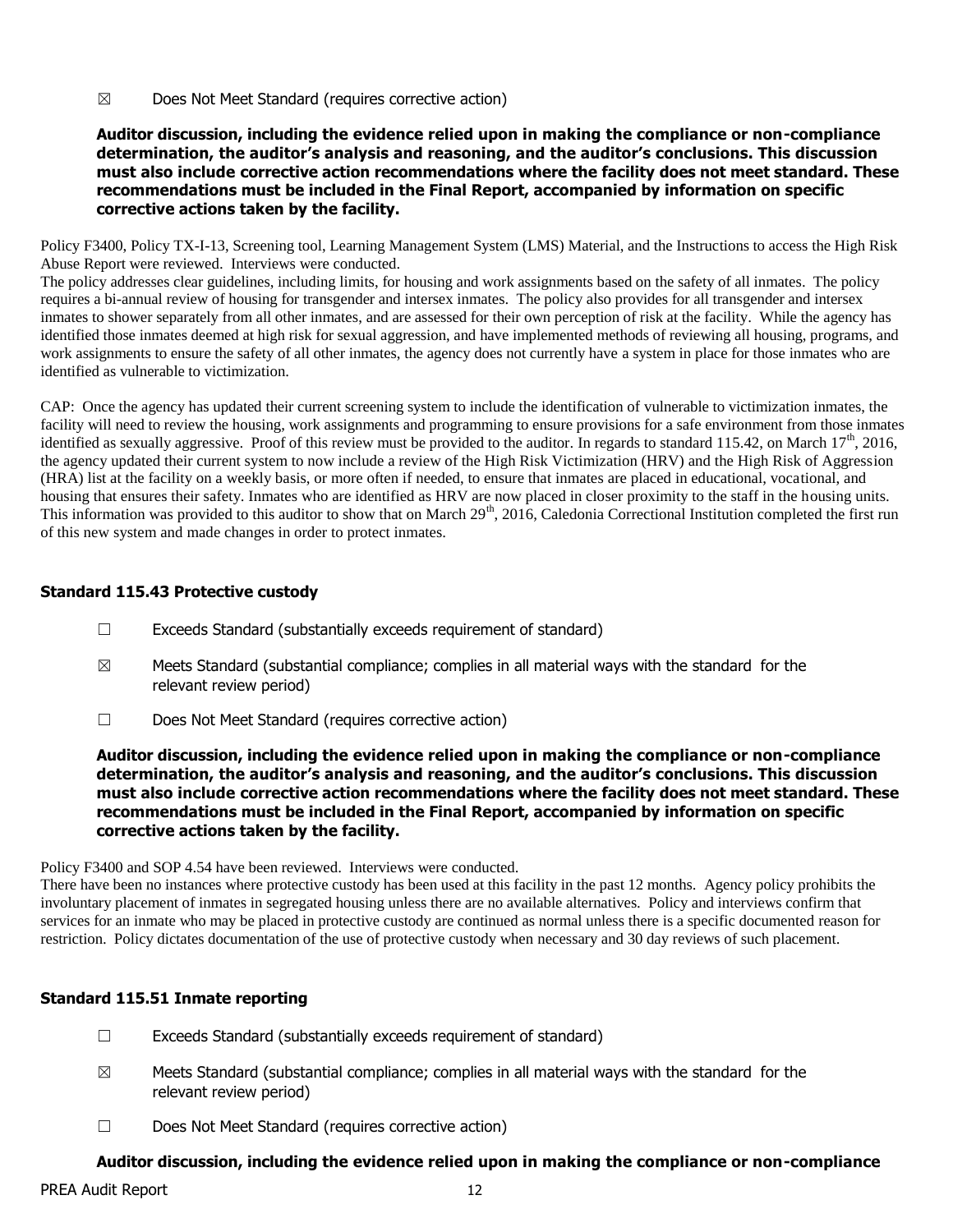## **determination, the auditor's analysis and reasoning, and the auditor's conclusions. This discussion must also include corrective action recommendations where the facility does not meet standard. These recommendations must be included in the Final Report, accompanied by information on specific corrective actions taken by the facility.**

Policy F3400, Policy D0300, Form OPA-T10, Fraud, Waster, Abuse & Misconduct reporting website page, PREA Internal & External webpage for reporting, Staff Brochure, Offender acknowledgement Form (English/Spanish), Inmate Rule Book, were reviewed and a tour of the facility was completed. Interviews were also conducted.

The agency has numerous ways for an inmate to internally report sexual abuse or sexual harassment. Methods of reporting include telling a staff, writing a grievance or letter to the PREA Coordinator and third-party reporting. Externally, the agency provides the address of the North Carolina Prison Legal Services (PLS). It was confirmed through conversation with the administration that mail sent to the PLS or the PREA Coordinator is treated as legal correspondence and is not opened at the facility level. The posters in the facility provided the address for PLS, and inmate brochures detailed this as a method of reporting sexual abuse or sexual harassment. Interviews confirmed that staff at the program are aware that they may report privately through the Fraud/Waste/Abuse Hotline or through email with the PREA Coordinator if they do not wish to report through the Chain of Command.

#### **Standard 115.52 Exhaustion of administrative remedies**

- $\Box$  Exceeds Standard (substantially exceeds requirement of standard)
- $\boxtimes$  Meets Standard (substantial compliance; complies in all material ways with the standard for the relevant review period)
- ☐ Does Not Meet Standard (requires corrective action)

**Auditor discussion, including the evidence relied upon in making the compliance or non-compliance determination, the auditor's analysis and reasoning, and the auditor's conclusions. This discussion must also include corrective action recommendations where the facility does not meet standard. These recommendations must be included in the Final Report, accompanied by information on specific corrective actions taken by the facility.**

Policy F0300, Policy G0300, and the Inmate Rule Book were reviewed. Interviews were also conducted.

The agency policy confirms that grievances of sexual abuse or sexual harassment require an immediate notification to the North Carolina Department of Public Safety PREA office preventing a response from the subject of the complaint. A box is used by inmates to deposit their grievance. The grievance box is emptied in their housing building daily. There is no requirement to use a less formal method of reporting prior to a written grievance. There is no disciplinary action if the report is made in good faith. A final response is due within 90 days, as well as notification to the inmate that it has been accepted within 5 days. Grievances are allowed to be prepared by the victim or other third party person who assists the victim. Emergency grievances, those defined as matters that present a substantial risk of physical injury or irreparable harm may be presented directly to the Officer in Charge, are forwarded immediately to the appropriate person, and require an initial response from the facility within 48 hours and a final determination within 5 days.

## **Standard 115.53 Inmate access to outside confidential support services**

- $\Box$  Exceeds Standard (substantially exceeds requirement of standard)
- $\boxtimes$  Meets Standard (substantial compliance; complies in all material ways with the standard for the relevant review period)
- ☐ Does Not Meet Standard (requires corrective action)

**Auditor discussion, including the evidence relied upon in making the compliance or non-compliance determination, the auditor's analysis and reasoning, and the auditor's conclusions. This discussion must also include corrective action recommendations where the facility does not meet standard. These recommendations must be included in the Final Report, accompanied by information on specific corrective actions taken by the facility.**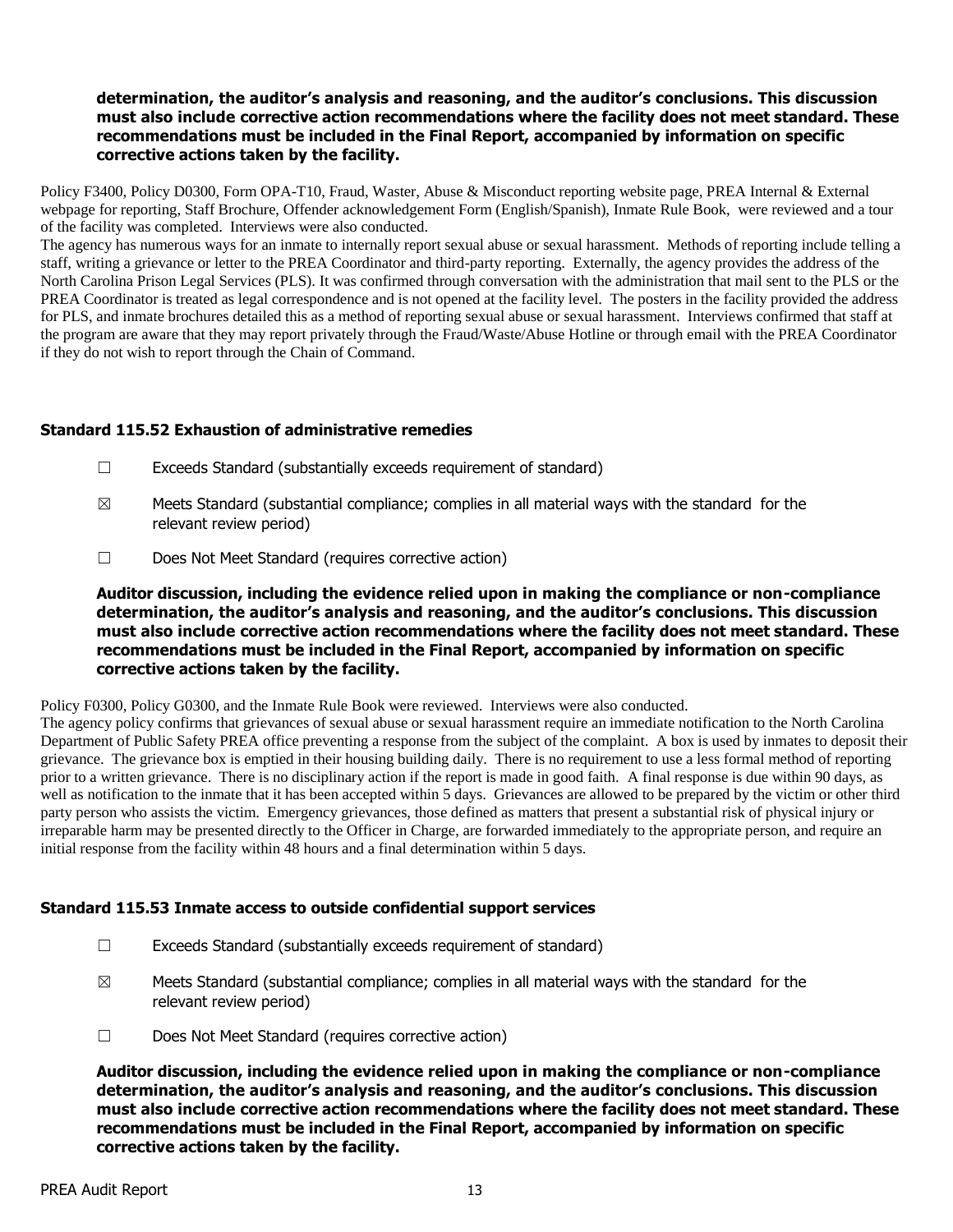There is an agreement with Hannah's House victim Advocate Group, SOP 4.54A, and PREA – The North Carolina Approach were reviewed. Inmate interviews confirmed findings.

The facility has an agreement for the provision of outside support services for inmates. This agreement provides for telephonic victim support services. The PREA Support Persons are aware of the services through this agreement. Inmates are provided notification of the PREA Support Services through Form I30, which documents the PREA Support Persons role during the investigation and thereafter to assist in providing support services to the victim. The name of the local rape crisis agency and the address were noted posted on the PREA boards in each housing building.

#### **Standard 115.54 Third-party reporting**

- $\Box$  Exceeds Standard (substantially exceeds requirement of standard)
- $\boxtimes$  Meets Standard (substantial compliance; complies in all material ways with the standard for the relevant review period)
- ☐ Does Not Meet Standard (requires corrective action)

**Auditor discussion, including the evidence relied upon in making the compliance or non-compliance determination, the auditor's analysis and reasoning, and the auditor's conclusions. This discussion must also include corrective action recommendations where the facility does not meet standard. These recommendations must be included in the Final Report, accompanied by information on specific corrective actions taken by the facility.**

The NCDPS website and posters were reviewed. Interviews were conducted.

The North Carolina Department of Public Safety (NCDPS) offers opportunities for third party reporting and accepts third party reports. Information on how to report to the NCDPS is provided on their agency website. Those concerned will find two separate methods of reporting to the agency. They may write to the PREA Coordinator or send an e-mail through the link provided. Both options will result in the PREA Coordinator receiving the complaint. The PREA Coordinator will then generate an incident report and inform the Administrator. This information is also available at the facility for visitors.

## **Standard 115.61 Staff and agency reporting duties**

- $\Box$  Exceeds Standard (substantially exceeds requirement of standard)
- $\boxtimes$  Meets Standard (substantial compliance; complies in all material ways with the standard for the relevant review period)
- ☐ Does Not Meet Standard (requires corrective action)

**Auditor discussion, including the evidence relied upon in making the compliance or non-compliance determination, the auditor's analysis and reasoning, and the auditor's conclusions. This discussion must also include corrective action recommendations where the facility does not meet standard. These recommendations must be included in the Final Report, accompanied by information on specific corrective actions taken by the facility.**

Policy F3400, SOP 4.54, SOP 4.54A, and PREA 101 Staff Training were reviewed. Staff interviews confirmed findings. The agency policy requires all staff, volunteers and contractors to immediately report any knowledge, information or suspicion of sexual abuse or sexual harassment, and any violation or neglect of responsibility, to administration. Policy and interviews confirmed that staff are not allowed to share information with anyone who does not have a need to know. All allegations are reported to both the facility investigators and the PREA Coordinator. Agency staff training details the notification to the state agency regarding vulnerable adults.

## **Standard 115.62 Agency protection duties**

☐ Exceeds Standard (substantially exceeds requirement of standard)

PREA Audit Report 14  $\boxtimes$  Meets Standard (substantial compliance; complies in all material ways with the standard for the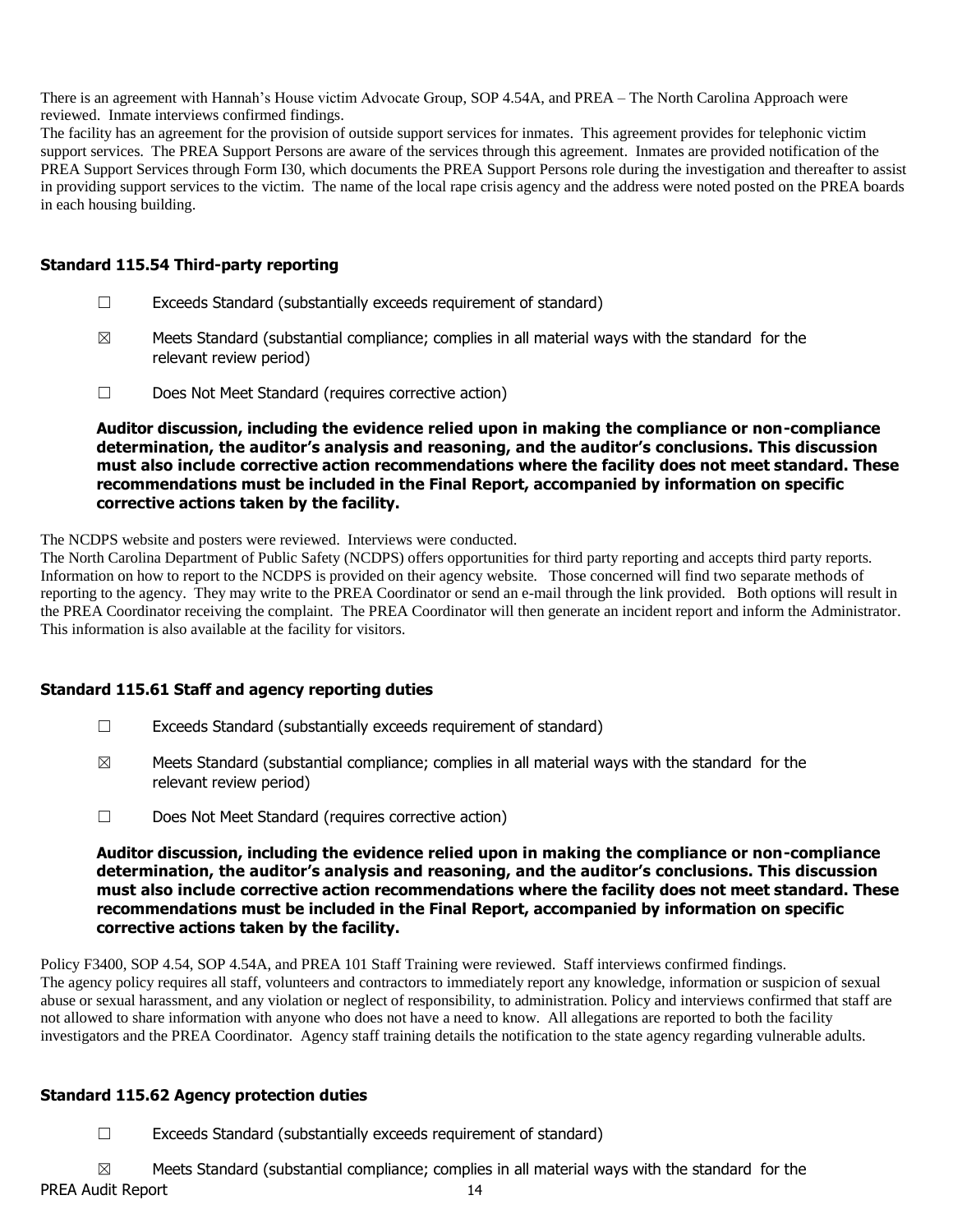relevant review period)

☐ Does Not Meet Standard (requires corrective action)

**Auditor discussion, including the evidence relied upon in making the compliance or non-compliance determination, the auditor's analysis and reasoning, and the auditor's conclusions. This discussion must also include corrective action recommendations where the facility does not meet standard. These recommendations must be included in the Final Report, accompanied by information on specific corrective actions taken by the facility.**

Policy 3400 was reviewed. Interviews confirmed findings.

The agency requires immediate action to protect inmates who report sexual abuse. All staff, contractors and volunteers are required to report this to the facility investigators who will assist with taking appropriate steps for protection. Staff were able to articulate this requirement during the interviews. There were no allegations of this type in the past 12 months.

## **Standard 115.63 Reporting to other confinement facilities**

- ☐ Exceeds Standard (substantially exceeds requirement of standard)
- $\boxtimes$  Meets Standard (substantial compliance; complies in all material ways with the standard for the relevant review period)
- ☐ Does Not Meet Standard (requires corrective action)

**Auditor discussion, including the evidence relied upon in making the compliance or non-compliance determination, the auditor's analysis and reasoning, and the auditor's conclusions. This discussion must also include corrective action recommendations where the facility does not meet standard. These recommendations must be included in the Final Report, accompanied by information on specific corrective actions taken by the facility.**

Policy 3400 was reviewed. Staff interviews confirmed findings.

The agency policy requires that any receipt of sexual abuse or sexual harassment that occurred at another facility be immediately reported to the appropriate Superintendent. This notification must be documented. An incident report is also generated, which flags investigators and the PREA Coordinator. Allegations made by an inmate at another facility are treated the same as a new allegation, and facility investigators are notified and begin their review of information.

## **Standard 115.64 Staff first responder duties**

- $\Box$  Exceeds Standard (substantially exceeds requirement of standard)
- $\boxtimes$  Meets Standard (substantial compliance; complies in all material ways with the standard for the relevant review period)
- ☐ Does Not Meet Standard (requires corrective action)

**Auditor discussion, including the evidence relied upon in making the compliance or non-compliance determination, the auditor's analysis and reasoning, and the auditor's conclusions. This discussion must also include corrective action recommendations where the facility does not meet standard. These recommendations must be included in the Final Report, accompanied by information on specific corrective actions taken by the facility.**

Policy F3400 and PREA training curriculum were reviewed. Staff interviews confirmed findings.

The agency requires all staff to separate, protect physical evidence and the crime scene, and to report to administration when an allegation of sexual abuse is received. All staff could clearly articulate these steps. It is noted that staff PREA training identifies all staff as first responders. Contractors and volunteers are required to protect the victim and report the information to a security staff.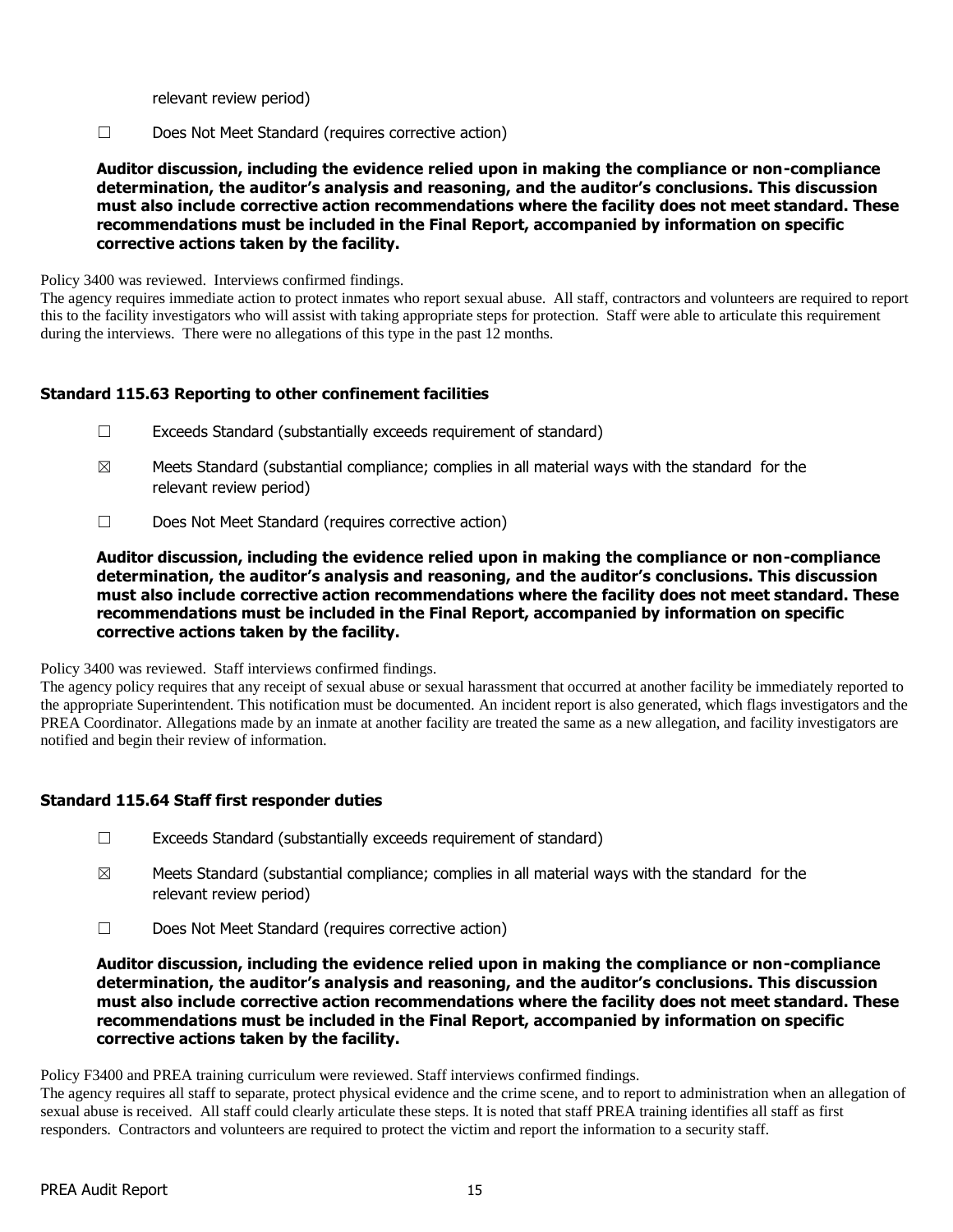## **Standard 115.65 Coordinated response**

- ☐ Exceeds Standard (substantially exceeds requirement of standard)
- $\boxtimes$  Meets Standard (substantial compliance; complies in all material ways with the standard for the relevant review period)
- ☐ Does Not Meet Standard (requires corrective action)

**Auditor discussion, including the evidence relied upon in making the compliance or non-compliance determination, the auditor's analysis and reasoning, and the auditor's conclusions. This discussion must also include corrective action recommendations where the facility does not meet standard. These recommendations must be included in the Final Report, accompanied by information on specific corrective actions taken by the facility.**

SOP 05.09, Coordinated Response Plan and Coordinated Response Overview were reviewed. Interviews were conducted and confirm findings.

The NCDPS has created a template that includes all PREA related requirements for a proper Coordinated Response Plan. Each facility is provided this draft template, which directs that their facility specific information be included in the plan and thereafter published to facility staff. This plan addresses first responder duties, leadership duties, investigator duties, PREA manager duties, PREA Support Persons duties, SART (Sexual Assault Response Team) duties, Mental Health and aftercare duties, and retaliation duties. The plan reviewed was facility specific and included specific tasks for each member. The facility was updating contact information within the Plan. Additionally, there is a flowchart that helps staff to comply with the plan.

## **Standard 115.66 Preservation of ability to protect inmates from contact with abusers**

- $\Box$  Exceeds Standard (substantially exceeds requirement of standard)
- $\Box$  Meets Standard (substantial compliance; complies in all material ways with the standard for the relevant review period)
- ☐ Does Not Meet Standard (requires corrective action)

**Auditor discussion, including the evidence relied upon in making the compliance or non-compliance determination, the auditor's analysis and reasoning, and the auditor's conclusions. This discussion must also include corrective action recommendations where the facility does not meet standard. These recommendations must be included in the Final Report, accompanied by information on specific corrective actions taken by the facility.**

This standard is Not Applicable as Caledonia Correctional Institution does not enter into collective bargaining agreements.

## **Standard 115.67 Agency protection against retaliation**

- ☐ Exceeds Standard (substantially exceeds requirement of standard)
- $\boxtimes$  Meets Standard (substantial compliance; complies in all material ways with the standard for the relevant review period)
- ☐ Does Not Meet Standard (requires corrective action)

**Auditor discussion, including the evidence relied upon in making the compliance or non-compliance determination, the auditor's analysis and reasoning, and the auditor's conclusions. This discussion must also include corrective action recommendations where the facility does not meet standard. These recommendations must be included in the Final Report, accompanied by information on specific corrective actions taken by the facility.**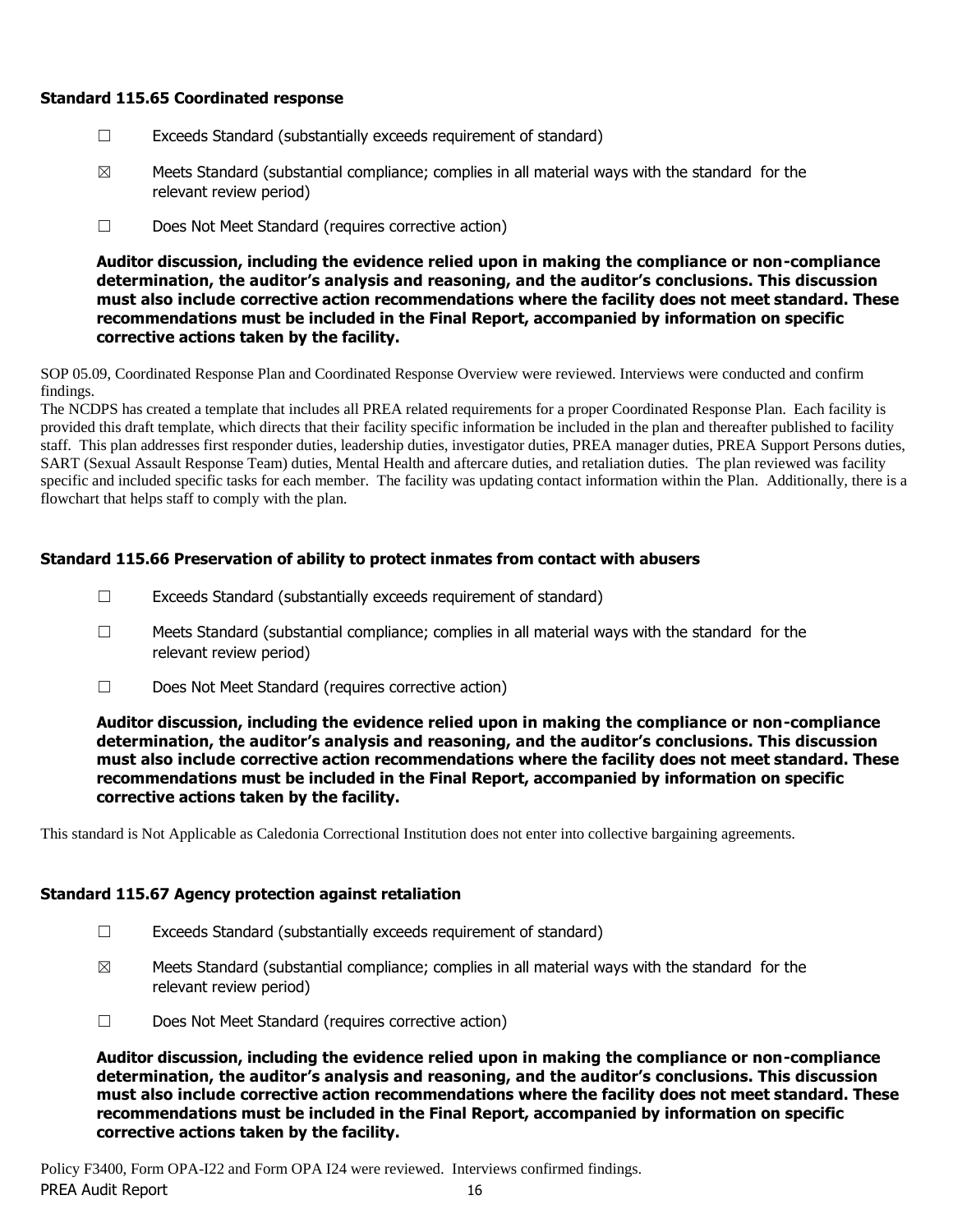The agency policy addresses practices to protect both staff and inmates from retaliation as a result of reporting sexual abuse or sexual harassment information. Various protection methods for inmates are identified in policy. There is a form that is used to document the retaliation monitoring at the 90 day mark. Facility documents confirmed that retaliation monitoring is conducted. While periodic status checks are conducted, they are not well documented. The agency has updated their form to include spaces for documenting the date and information of these status checks and has implemented this agency wide. Caledonia is using this updated form. It is noted that there were not instances of reported retaliation at this facility.

#### **Standard 115.68 Post-allegation protective custody**

- ☐ Exceeds Standard (substantially exceeds requirement of standard)
- $\boxtimes$  Meets Standard (substantial compliance; complies in all material ways with the standard for the relevant review period)
- ☐ Does Not Meet Standard (requires corrective action)

#### **Auditor discussion, including the evidence relied upon in making the compliance or non-compliance determination, the auditor's analysis and reasoning, and the auditor's conclusions. This discussion must also include corrective action recommendations where the facility does not meet standard. These recommendations must be included in the Final Report, accompanied by information on specific corrective actions taken by the facility.**

#### Policy F3400 was reviewed. Staff interviews confirm findings.

The agency policy addresses the use of protective custody only if no other alternative means of protection is available, or if inmates request this level of protection. Inmates requesting this level of protection may completed the Request for Protective Custody and must document the reasons for the request. Inmates who are placed in involuntary protective custody are seen every seven days by a counselor who documents this check. Unless documented, all inmates are provided the same programs and services as prior to their placement. Additionally, the Classification team reviews all placements of Protective Custody. There were no instances of the use of protective custody as a result of a sexual abuse allegation in the past 12 months.

## **Standard 115.71 Criminal and administrative agency investigations**

- $\Box$  Exceeds Standard (substantially exceeds requirement of standard)
- $\boxtimes$  Meets Standard (substantial compliance; complies in all material ways with the standard for the relevant review period)
- ☐ Does Not Meet Standard (requires corrective action)

**Auditor discussion, including the evidence relied upon in making the compliance or non-compliance determination, the auditor's analysis and reasoning, and the auditor's conclusions. This discussion must also include corrective action recommendations where the facility does not meet standard. These recommendations must be included in the Final Report, accompanied by information on specific corrective actions taken by the facility.**

Policy F3400, and the Coordinated Response Overview were reviewed. Investigation files were reviewed. Staff interviews confirmed findings.

The agency policy requires that criminal investigations are conducted by outside law enforcement, therefore the facility investigators only conduct an initial investigation to determine if outside law enforcement is to be notified and administrative investigations. All investigators identified at the facility have received appropriate investigator specialized training. All evidence is gathered, documented and preserved. Prior allegations involving the same perpetrator or victim are reviewed. The credibility of the victim or alleged abuser is determined on an individual bases. The agency does not use polygraph examinations in order to continue an investigation. Administrative investigations address staff actions, credibility and a review of fact and findings of the criminal investigation (if applicable). All interviews are conducted as approved by the Office of Special Investigations and Compliance. Both criminal and administrative investigations are documented.

## **Standard 115.72 Evidentiary standard for administrative investigations**

PREA Audit Report 17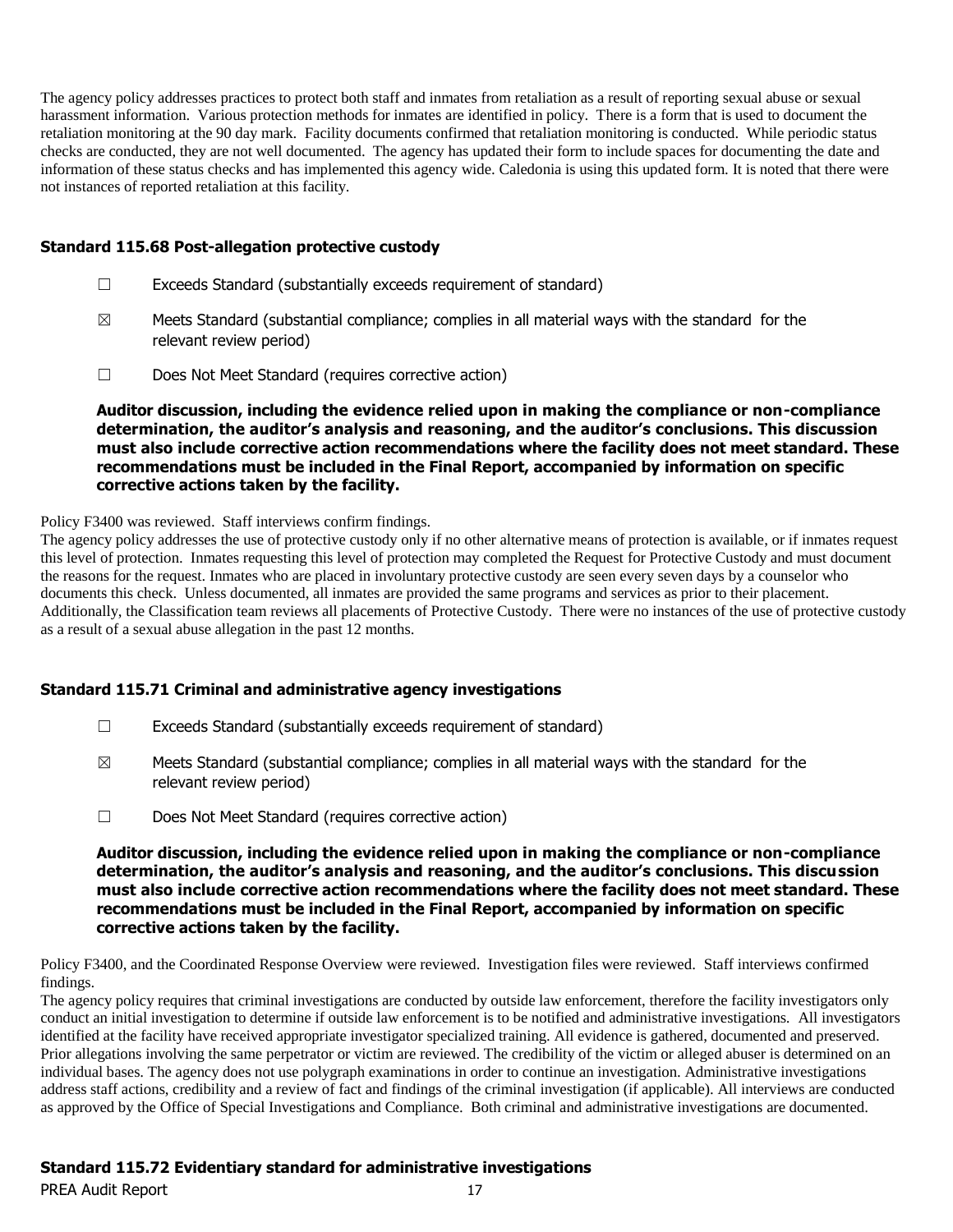- $\Box$  Exceeds Standard (substantially exceeds requirement of standard)
- $\boxtimes$  Meets Standard (substantial compliance; complies in all material ways with the standard for the relevant review period)
- ☐ Does Not Meet Standard (requires corrective action)

**Auditor discussion, including the evidence relied upon in making the compliance or non-compliance determination, the auditor's analysis and reasoning, and the auditor's conclusions. This discussion must also include corrective action recommendations where the facility does not meet standard. These recommendations must be included in the Final Report, accompanied by information on specific corrective actions taken by the facility.**

Policy F3400 was reviewed. Interview confirmed the findings.

The agency policy imposes no standard greater than a preponderance of the evidence in determining the outcome of an investigation.

#### **Standard 115.73 Reporting to inmates**

- ☐ Exceeds Standard (substantially exceeds requirement of standard)
- $\boxtimes$  Meets Standard (substantial compliance; complies in all material ways with the standard for the relevant review period)
- ☐ Does Not Meet Standard (requires corrective action)

**Auditor discussion, including the evidence relied upon in making the compliance or non-compliance determination, the auditor's analysis and reasoning, and the auditor's conclusions. This discussion must also include corrective action recommendations where the facility does not meet standard. These recommendations must be included in the Final Report, accompanied by information on specific corrective actions taken by the facility.**

Policy 3400, Form OPA I30, Form OPA-I30A, Coordinated Response Overview and sample forms were reviewed. Investigation files were reviewed. Interviews confirm findings.

The agency utilizes Form OPA-I30 to document notification to the victim of the outcome of the investigation, and include specific mention of the status of the alleged offender. These forms were found in the files reviewed along with the inmate's signature, signature of the staff making the notification, and the outcome of the investigation.

## **Standard 115.76 Disciplinary sanctions for staff**

- ☐ Exceeds Standard (substantially exceeds requirement of standard)
- $\boxtimes$  Meets Standard (substantial compliance; complies in all material ways with the standard for the relevant review period)
- ☐ Does Not Meet Standard (requires corrective action)

**Auditor discussion, including the evidence relied upon in making the compliance or non-compliance determination, the auditor's analysis and reasoning, and the auditor's conclusions. This discussion must also include corrective action recommendations where the facility does not meet standard. These recommendations must be included in the Final Report, accompanied by information on specific corrective actions taken by the facility.**

Policy F3400, Policy A200, New Employee Orientation, Investigation File, and NCDPS internal webpage were reviewed. Interviews confirmed findings.

PREA Audit Report 18 The agency policy provides for disciplinary action towards staff who violate the zero-tolerance policy, up to and including termination. All disciplinary actions are reviewed individually based on the nature and circumstances of the allegation. Comparable offenses by other staff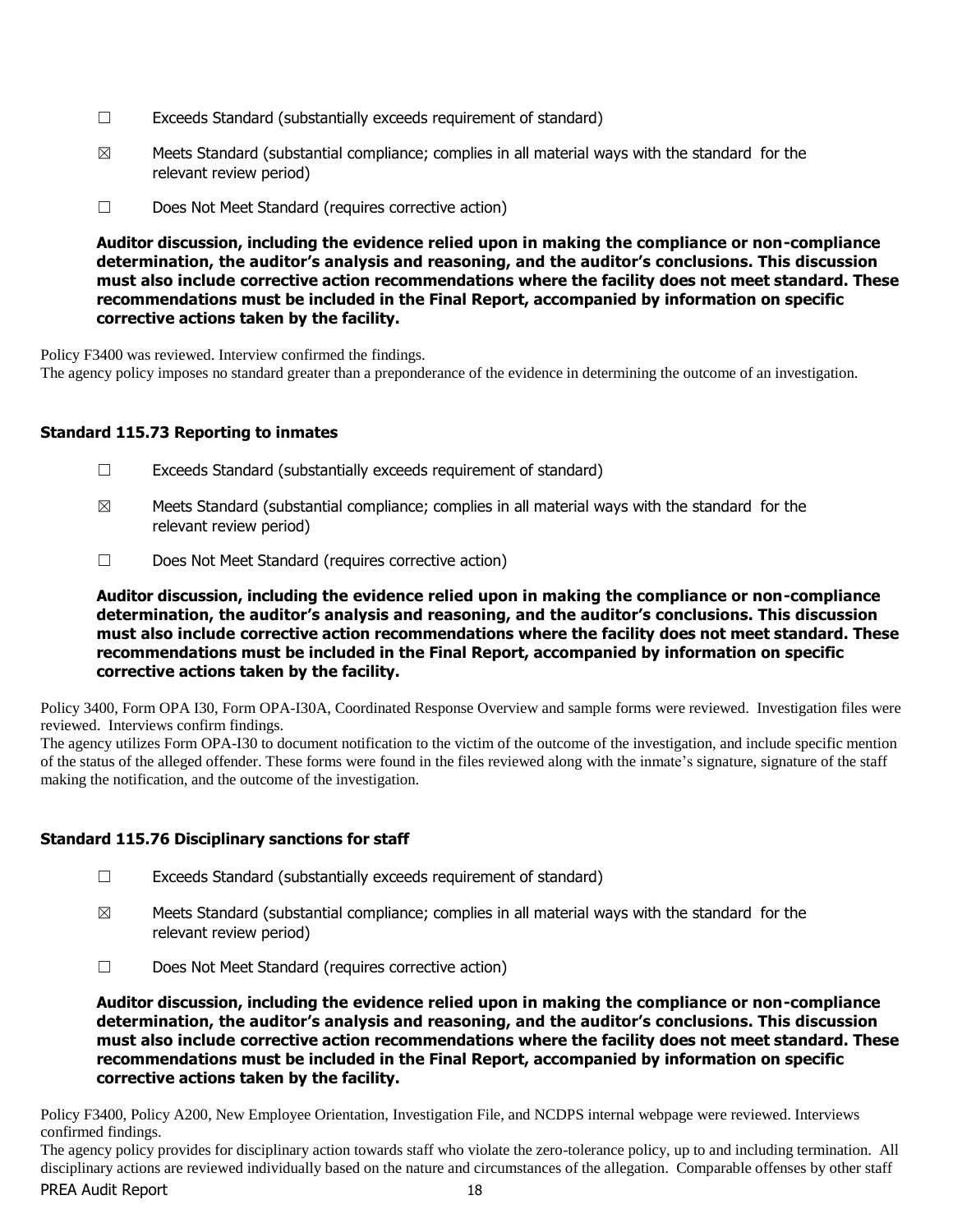are also considered in a final determination of disciplinary action. All staff terminations are required to be reported to the state licensing body. There were no instances where staff were disciplined just short of termination in the past 12 months.

# **Standard 115.77 Corrective action for contractors and volunteers**

- ☐ Exceeds Standard (substantially exceeds requirement of standard)
- $\boxtimes$  Meets Standard (substantial compliance; complies in all material ways with the standard for the relevant review period)
- ☐ Does Not Meet Standard (requires corrective action)

**Auditor discussion, including the evidence relied upon in making the compliance or non-compliance determination, the auditor's analysis and reasoning, and the auditor's conclusions. This discussion must also include corrective action recommendations where the facility does not meet standard. These recommendations must be included in the Final Report, accompanied by information on specific corrective actions taken by the facility.**

Policy 3400, Policy F-0604, and Form OPA-T10 were reviewed. Interviews confirmed findings.

The agency policy confirms that any contractor or volunteer who violate the zero-tolerance policy will be prohibited from contact with inmates. Outcome of an investigation that is substantiated and involve a licensed contractor or volunteer is reported to the appropriate licensing body, as identified. There were no allegation where a contractor or volunteer was referred to local law enforcement for a violation of the agency zero-tolerance policy.

# **Standard 115.78 Disciplinary sanctions for inmates**

- $\Box$  Exceeds Standard (substantially exceeds requirement of standard)
- $\boxtimes$  Meets Standard (substantial compliance; complies in all material ways with the standard for the relevant review period)
- ☐ Does Not Meet Standard (requires corrective action)

#### **Auditor discussion, including the evidence relied upon in making the compliance or non-compliance determination, the auditor's analysis and reasoning, and the auditor's conclusions. This discussion must also include corrective action recommendations where the facility does not meet standard. These recommendations must be included in the Final Report, accompanied by information on specific corrective actions taken by the facility.**

Policy F3400, Policy B0200and the Inmate Rule and Policies Booklet were reviewed. Staff interviews confirmed findings. The agency policy dictates disciplinary actions for inmates who violate the zero-tolerance policy. The Inmate Rule and Policies Booklet clearly outline the disciplinary action as a result of sexual abuse and sexual harassment (Class "A" Offenses). Services for abusers is available and include counseling and possible transfer for additional interventions. Inmates are not disciplined for behaviors in which staff consent. There is no disciplinary action for inmates who make a report in good faith. There were no criminal sexual abuse incidents that were reported in the program in the past 12 months. The agency does prohibit all sexual activity between inmates.

## **Standard 115.81 Medical and mental health screenings; history of sexual abuse**

- ☐ Exceeds Standard (substantially exceeds requirement of standard)
- $\boxtimes$  Meets Standard (substantial compliance; complies in all material ways with the standard for the relevant review period)
- ☐ Does Not Meet Standard (requires corrective action)

# PREA Audit Report 19 **Auditor discussion, including the evidence relied upon in making the compliance or non-compliance**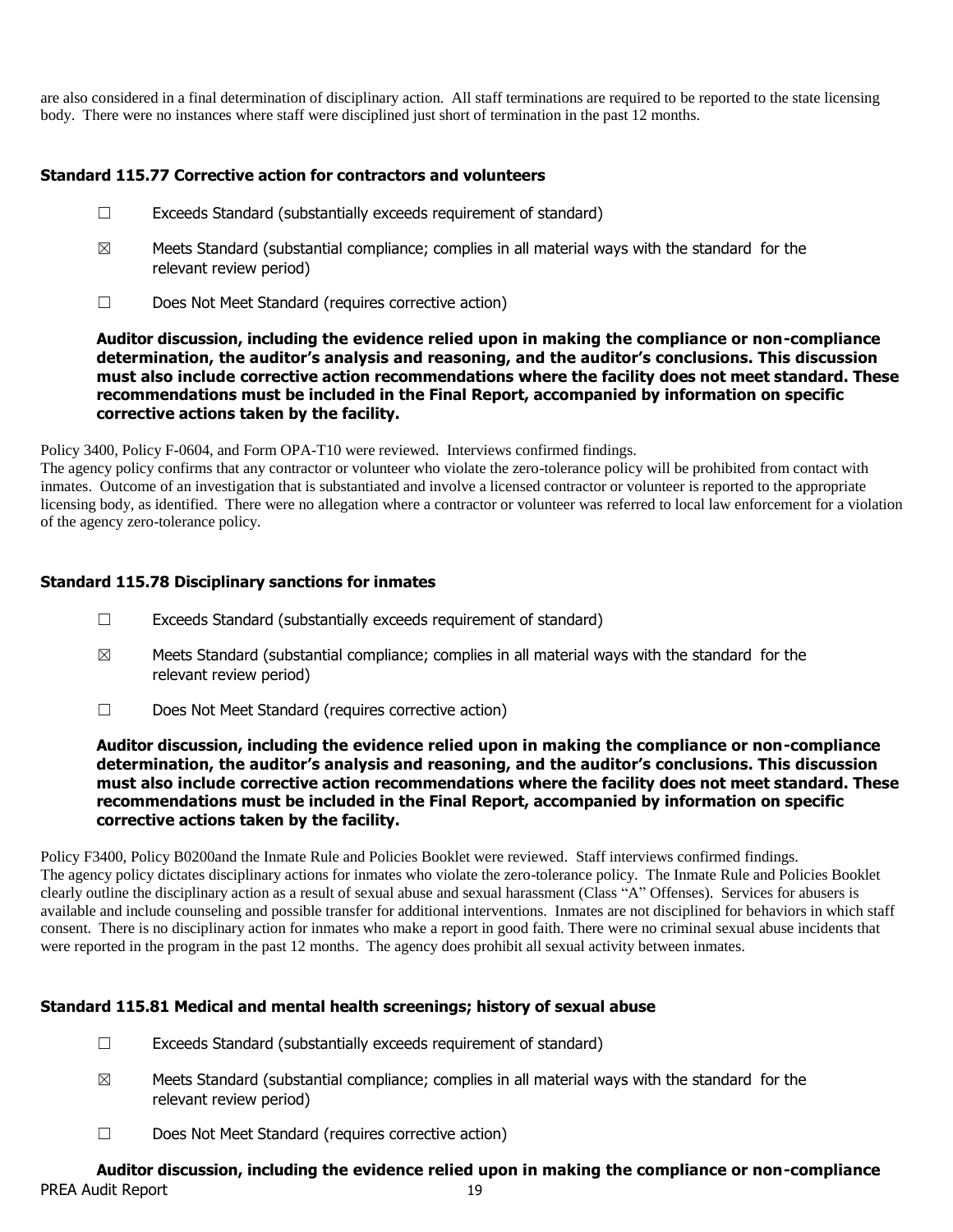# **determination, the auditor's analysis and reasoning, and the auditor's conclusions. This discussion must also include corrective action recommendations where the facility does not meet standard. These recommendations must be included in the Final Report, accompanied by information on specific corrective actions taken by the facility.**

Policy F3400, Policy CP-18, Diagnostic Manual 305, Memos dated 10/09/13 and 11/14/12, North Carolina Authorization for Release of Information, Mental Health Screening Referral system, and Learning Management System (LMS) were reviewed. Interviews confirmed findings.

The agency policy requires immediate referral to medical and mental health services after information of prior sexual victimization or sexual aggressive behaviors is discovered during the screening process. Services are provided within 14 days by facility medical and mental health staff. Interviews confirmed informed consent is obtained before information is shared regarding a victimization that may have occurred prior to incarceration.

# **Standard 115.82 Access to emergency medical and mental health services**

- $\Box$  Exceeds Standard (substantially exceeds requirement of standard)
- $\boxtimes$  Meets Standard (substantial compliance; complies in all material ways with the standard for the relevant review period)
- ☐ Does Not Meet Standard (requires corrective action)

**Auditor discussion, including the evidence relied upon in making the compliance or non-compliance determination, the auditor's analysis and reasoning, and the auditor's conclusions. This discussion must also include corrective action recommendations where the facility does not meet standard. These recommendations must be included in the Final Report, accompanied by information on specific corrective actions taken by the facility.**

Policy CP-18, North Carolina Authorization for Release of Information, Mental Health Screening Referral system, and the Coordinated Response Overview were reviewed. Interviews confirm findings.

The agency requires that all inmates who report sexual abuse shall be immediately taken for medical services. Mental Health professionals are notified by the mental health social worker or PREA Support Person (PSP). Mental Health staff confirm notification. Additional counseling services are available as identified and as requested by the victim through the PSP (PREA Support Person). Provisions for STD testing and treatment are provided at the facility level based on physician orders and/or victim request. All treatment related to sexual abuse is offered without financial cost to the victim regardless if they name the perpetrator or not.

## **Standard 115.83 Ongoing medical and mental health care for sexual abuse victims and abusers**

- ☐ Exceeds Standard (substantially exceeds requirement of standard)
- $\boxtimes$  Meets Standard (substantial compliance; complies in all material ways with the standard for the relevant review period)
- ☐ Does Not Meet Standard (requires corrective action)

**Auditor discussion, including the evidence relied upon in making the compliance or non-compliance determination, the auditor's analysis and reasoning, and the auditor's conclusions. This discussion must also include corrective action recommendations where the facility does not meet standard. These recommendations must be included in the Final Report, accompanied by information on specific corrective actions taken by the facility.**

Policy F3400, Policy CP-18, Policy CC-8, and the Coordinated Response Overview were reviewed. Interviews confirm findings. The agency provides on-going medical and mental health services for victims of sexual abuse, whether the incident occurred within an institution or in the community. All care is provided and consistent with the community level of care. Follow-up care is provided within two weeks, as well as can be requested by the victim. STD testing and treatment is offered. Again, all services are provided to the victim without financial compensation. The agency also offers evaluations to sexual aggressive inmates when information is present.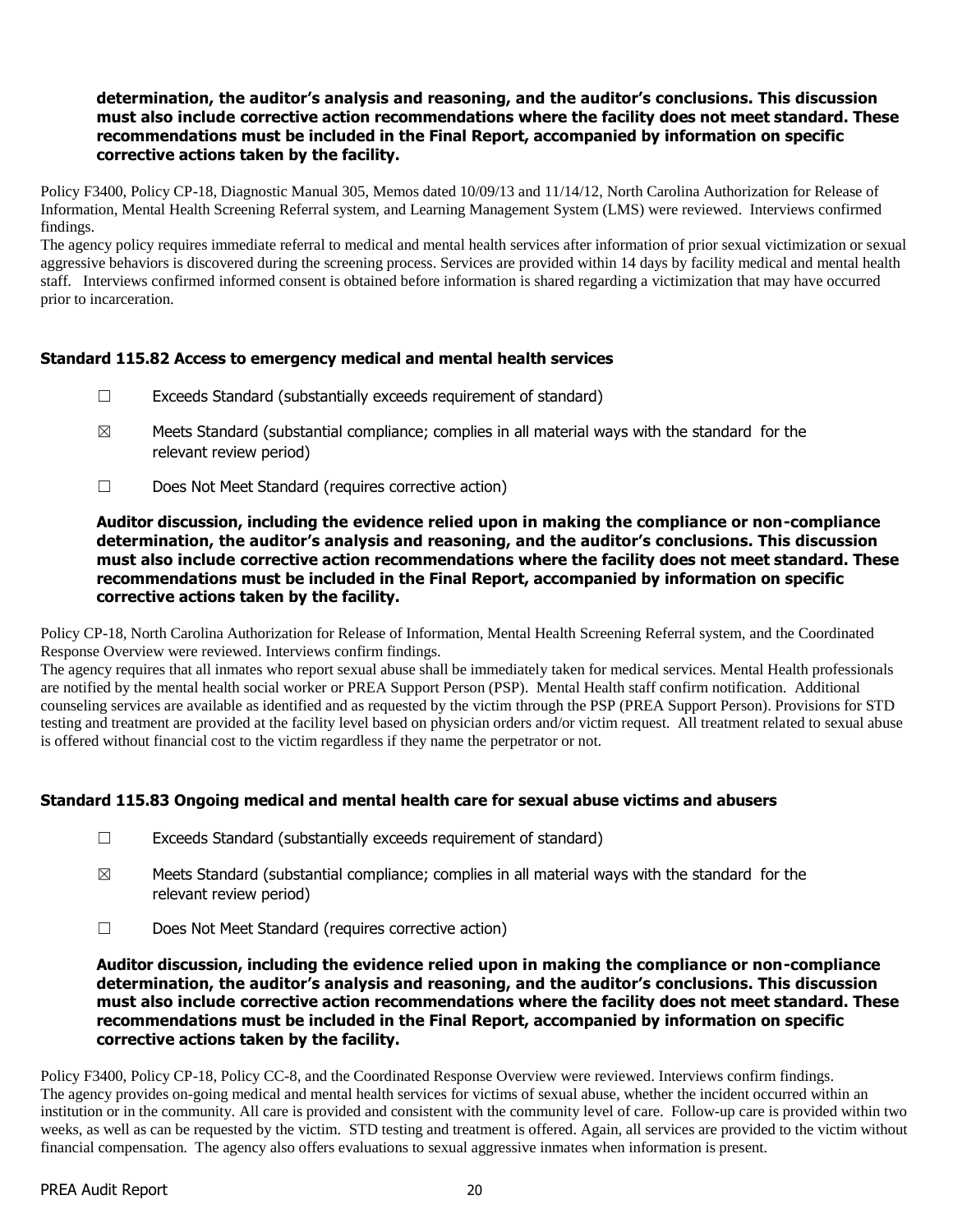#### **Standard 115.86 Sexual abuse incident reviews**

- $\Box$  Exceeds Standard (substantially exceeds requirement of standard)
- $\boxtimes$  Meets Standard (substantial compliance; complies in all material ways with the standard for the relevant review period)
- ☐ Does Not Meet Standard (requires corrective action)

**Auditor discussion, including the evidence relied upon in making the compliance or non-compliance determination, the auditor's analysis and reasoning, and the auditor's conclusions. This discussion must also include corrective action recommendations where the facility does not meet standard. These recommendations must be included in the Final Report, accompanied by information on specific corrective actions taken by the facility.**

Policy F3400, Form OPA-I10, and Coordinated Response Overview were reviewed. Completed OPA-I10 forms were reviewed. Interviews confirmed findings.

The agency requires a Post Incident Review (PIR) at the conclusion of any investigations of sexual abuse determined to be substantiated or unsubstantiated. Form OPA-I10 is completed. This is a standardized form that contains all elements of the standard. Participants include PREA Manager and SART members, who are comprised of upper level management and input from other staffing positions, including medical staff. A sample of the completed Post Incident Reviews were reviewed.

## **Standard 115.87 Data collection**

- $\Box$  Exceeds Standard (substantially exceeds requirement of standard)
- $\boxtimes$  Meets Standard (substantial compliance; complies in all material ways with the standard for the relevant review period)
- ☐ Does Not Meet Standard (requires corrective action)

**Auditor discussion, including the evidence relied upon in making the compliance or non-compliance determination, the auditor's analysis and reasoning, and the auditor's conclusions. This discussion must also include corrective action recommendations where the facility does not meet standard. These recommendations must be included in the Final Report, accompanied by information on specific corrective actions taken by the facility.**

Policy F3400, Incident Reporting – OPUS (Offender Population Unified System), and PREA Incident Reports were reviewed. Interviews confirmed findings.

The agency maintains records and data on all allegations of sexual abuse and sexual harassment from all facilities that captures information as identified by the DOJ-SSV. Aggregated annually, this information is included in the annual report.

## **Standard 115.88 Data review for corrective action**

- $\Box$  Exceeds Standard (substantially exceeds requirement of standard)
- $\boxtimes$  Meets Standard (substantial compliance; complies in all material ways with the standard for the relevant review period)
- ☐ Does Not Meet Standard (requires corrective action)

**Auditor discussion, including the evidence relied upon in making the compliance or non-compliance determination, the auditor's analysis and reasoning, and the auditor's conclusions. This discussion must also include corrective action recommendations where the facility does not meet standard. These recommendations must be included in the Final Report, accompanied by information on specific corrective actions taken by the facility.**